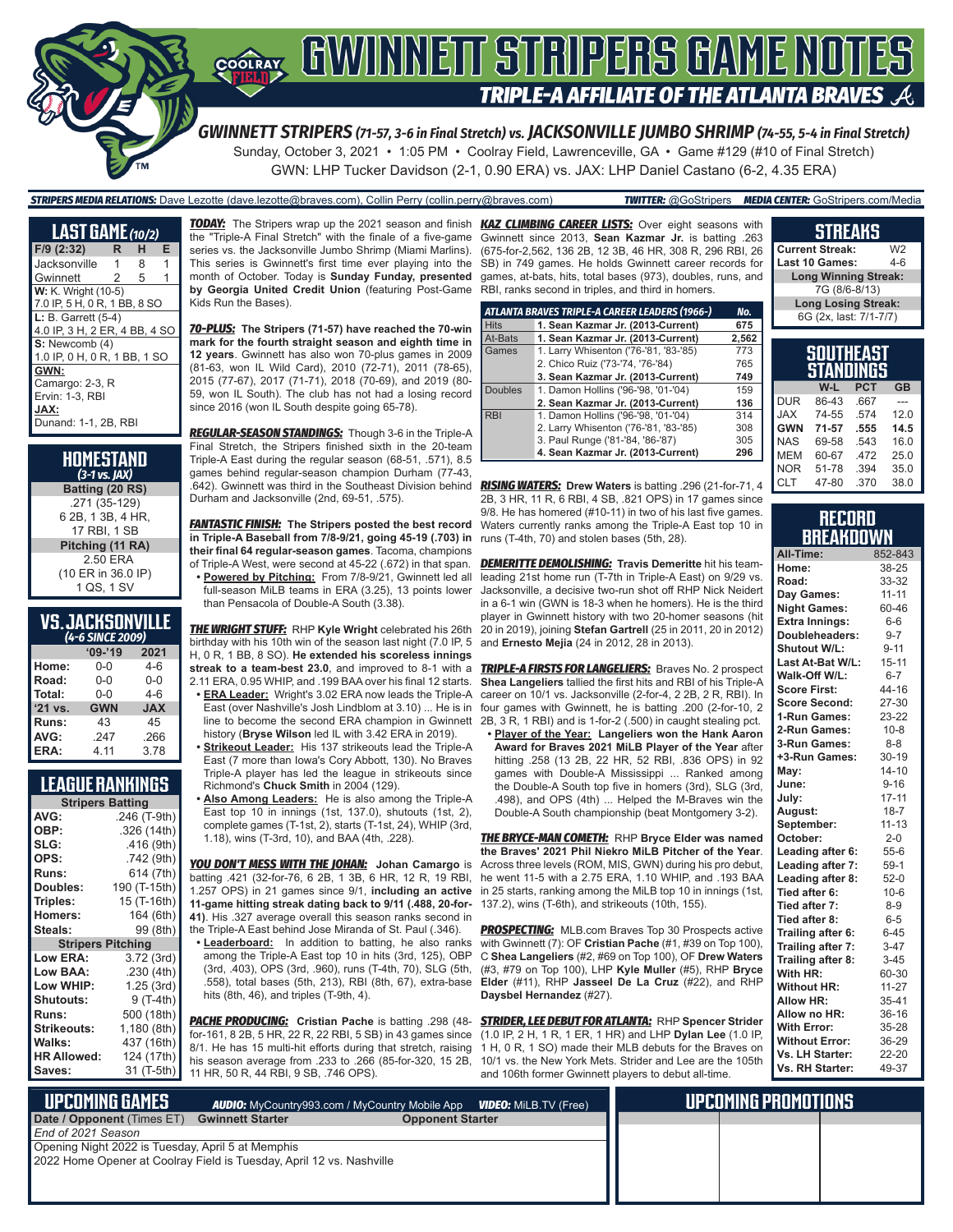### **MANAGER MATT TUIASOSOPO**

**Matt Tuiasosopo** is in his first season as Gwinnett manager and his third season as a coach in the Atlanta Braves organization in 2021. He was named the seventh manager in team history on 3/30/21. Tuiasosopo is both the youngest manager in team history (turned 35 on 5/10) and the first former Gwinnett player to manage the club (hit .221 with 19 HR, 73 RBI in 178 games from 2016-17).

Tuiasosopo made his managerial debut in 2019 with Class-A Rome, leading the club to a 65-74 record and earning Atlanta's Bobby Cox Award for minor league manager of the year. He was set to return to Rome in 2020, but was reassigned to the Braves Alternate Training Site at Coolray Field once the MiLB season was canceled.

| Tuiasosopo's Managerial Career | <b>Games</b> | W-L     | <b>PCT</b> | <b>Plavoffs</b> |
|--------------------------------|--------------|---------|------------|-----------------|
| With Gwinnett (1 Season):      | 128          | 71-57   | .555       |                 |
| MiLB Career (2 Seasons):       | 267          | 136-131 | .509       |                 |

| EJECTIONS (5)        |                          |                            |  |  |
|----------------------|--------------------------|----------------------------|--|--|
| Player/Coach         | Date/Inning              | <b>Umpire</b>              |  |  |
| <b>Ryan Goins</b>    | 5/25 vs. MEM, 7th Inning | <b>HP Clint Vondrak</b>    |  |  |
| MGR Matt Tuiasosopo  | 6/3 vs. JAX, 8th Inning  | <b>HP Alex Tosi</b>        |  |  |
| <b>Travis Snider</b> | 7/30 at MEM, 8th Inning  | HP John Bacon              |  |  |
| <b>Ryan Casteel</b>  | 8/17 at LOU, 3rd Inning  | 1B Charlie Ramos           |  |  |
| <b>Ryan Goins</b>    | 9/29 vs. JAX, 7th Inning | <b>HP Takahito Matsuda</b> |  |  |

| TEAM DEFENSE (4th in triple-a east)                                                                                                       |             |                                                    |                |            |           |           |
|-------------------------------------------------------------------------------------------------------------------------------------------|-------------|----------------------------------------------------|----------------|------------|-----------|-----------|
| <b>PCT</b><br>G                                                                                                                           | <b>TC</b>   | <b>PO</b>                                          | A              | Е          | <b>DP</b> | <b>TP</b> |
| .983                                                                                                                                      | 128<br>4542 | 3309                                               | 1154           | 79         | 120       |           |
| <b>Catchers</b>                                                                                                                           | <b>SB</b>   | <b>CS</b>                                          | <b>ATT</b>     | <b>PCT</b> | <b>PB</b> | $W-L$     |
| Casteel, Ryan                                                                                                                             | 6           | <sup>0</sup>                                       | 6              | .000       | 1         | $2 - 3$   |
| Contreras, William                                                                                                                        | 21          | 2                                                  | 23             | .087       | 5         | $23-6$    |
| d'Arnaud, Travis                                                                                                                          | 2           | 2                                                  | $\overline{4}$ | .500       | U         | $5 - 1$   |
| Jackson, Alex                                                                                                                             | 10          | 4                                                  | 14             | .286       |           | $11 - 12$ |
| Langeliers, Shea                                                                                                                          |             |                                                    | 2              | .500       |           | $3-0$     |
| Lucroy, Jonathan                                                                                                                          | 18          | 5                                                  | 23             | .217       |           | $8 - 15$  |
| Martinez, Carlos                                                                                                                          | 3           | O                                                  | 3              | .000       |           | $2 - 1$   |
| Morales, Jonathan                                                                                                                         | 16          | 7                                                  | 23             | .304       | 3         | $17 - 15$ |
| Tromp, Chadwick                                                                                                                           | 5           | 2                                                  | 7              | .286       | U         | $0 - 4$   |
| Total:                                                                                                                                    | 82          | 23                                                 | 105            | .219       | 13        | 71-57     |
| Waters (11), Demeritte (5), Ervin (5), Pache (3), Sanchez (2),<br><b>Outfield Assists (29):</b><br>Almonte (1), Inciarte (1), Rosario (1) |             |                                                    |                |            |           |           |
| Pitcher Pickoffs (6):                                                                                                                     |             | Kingham (2), Muller (2), Burrows (1), Y. Lopez (1) |                |            |           |           |
| <b>Catcher Pickoffs (3):</b><br>Casteel (1), Jackson (1), Morales (1)                                                                     |             |                                                    |                |            |           |           |

### **STARTS**

|     | <b>By Batting Order</b>                                                                                                                                                                                                          |
|-----|----------------------------------------------------------------------------------------------------------------------------------------------------------------------------------------------------------------------------------|
| 1:  | Waters (90), Pache (23), Inciarte (6), Arcia (5), Almonte (1), Ervin (1), Gore (1),<br>Sanchez (1)                                                                                                                               |
| 2:  | Pache (46), Kipnis (25), Arcia (18), Goins (13), Rosario (11), Demeritte (5), Waters (3),<br>Sanchez (2), Almonte (1), Camargo (1), Ervin (1), Gore (1), Heredia (1)                                                             |
| 3:  | Arcia (49), Camargo (44), Kipnis (12), d'Arnaud (6), Demeritte (6), Jackson (3),<br>Lucroy (3), Contreras (2), Pache (2), Franco (1)                                                                                             |
| 4:  | Camargo (54), Demeritte (24), Jackson (17), Contreras (6), Kipnis (6), Casteel (5),<br>Franco (5), Lucroy (5), Almonte (3), Rosario (2), Kazmar Jr. (1)                                                                          |
| 5:  | Contreras (29), Demeritte (14), Kazmar Jr. (13), Lucroy (13), Goins (12), Kipnis (11),<br>Almonte (8), Jackson (8), Casteel (4), Camargo (3), Franco (3), Tromp (3),<br>Langeliers (2), Sanchez (2), Snider (2), Ervin (1)       |
| 6:  | Goins (32), Kazmar Jr. (17), Casteel (13), Demeritte (13), Sanchez (10), Ervin (9),<br>Snider (8), Pache (7), Lucroy (5), Waters (5), Almonte (4), Contreras (3), Jackson (1),<br>Langeliers (1)                                 |
| 7:  | Ervin (26), Kazmar Jr. (22), Sanchez (21), Goins (19), Snider (13), Casteel (7),<br>Pache (6), Demeritte (5), Morales (4), Waters (3), Almonte (1), Tromp (1)                                                                    |
| 8:  | Sanchez (37), Morales (22), Ervin (17), Kazmar Jr. (12), Snider (10), Gore (9), Goins (8),<br>Unroe (6), Casteel (5), Brugman (1), Martinez (1)                                                                                  |
| 9:  | Starting Pitchers (75), Morales (16), Sanchez (13), Gore (9), Ervin (4), Snider (4),<br>Casteel (2), Kazmar Jr. (2), Martinez (2), Unroe (1)                                                                                     |
|     | <b>By Position</b>                                                                                                                                                                                                               |
| C:  | Morales (32), Contreras (29), Jackson (23), Lucroy (23), d'Arnaud (6), Casteel (5),<br>Tromp (4), Langeliers (3), Martinez (3)                                                                                                   |
| 1B: | Camargo (56), Casteel (28), Snider (14), Kazmar Jr. (9), Franco (8), Morales (7),<br>Lucroy (2), Unroe (2), Demeritte (1), Goins (1)                                                                                             |
| 2B: | Kipnis (44), Sanchez (35), Goins (25), Kazmar Jr. (21), Arcia (1), Morales (1), Unroe (1)                                                                                                                                        |
| 3B: | Camargo (43), Kazmar Jr. (34), Sanchez (28), Goins (14), Unroe (4), Arcia (3),<br>Morales (2)                                                                                                                                    |
| SS: | Arcia (63), Goins (44), Sanchez (19), Camargo (1), Kazmar Jr. (1)                                                                                                                                                                |
| LF: | Waters (42), Ervin (29), Gore (20), Almonte (9), Demeritte (7), Snider (7), Kipnis (5),<br>Arcia (4), Rosario (3), Heredia (1), Sanchez (1)                                                                                      |
| CF: | Pache (77), Waters (34), Ervin (6), Rosario (6), Inciarte (5)                                                                                                                                                                    |
| RF: | Demeritte (51), Waters (25), Ervin (23), Snider (11), Almonte (8), Pache (4),                                                                                                                                                    |
|     | Sanchez (3), Rosario (2), Camargo (1)                                                                                                                                                                                            |
| DH: | Contreras (11), Demeritte (8), Jackson (6), Kipnis (5), Snider (5), Casteel (3), Pache (3),<br>Kazmar Jr. (2), Rosario (2), Almonte (1), Arcia (1), Brugman (1), Camargo (1), Ervin (1),<br>Franco (1), Inciarte (1), Lucroy (1) |

|  | SUNDAY, OCTOBER 3, 2021 VS. JACKSONVILLE |  |  |  |
|--|------------------------------------------|--|--|--|
|--|------------------------------------------|--|--|--|

|               |           |          |              | <b>VS. 2021 OPPONENTS</b> |         |             |              |
|---------------|-----------|----------|--------------|---------------------------|---------|-------------|--------------|
|               | Home      | Road     | <b>Total</b> |                           | Home    | <b>Road</b> | <b>Total</b> |
| ICLT          | $5 - 1$   | $11 - 1$ | $16 - 2$     | COL                       | ---     | $5 - 1$     | $5 - 1$      |
| <b>DUR</b>    | $4 - 2$   | $1 - 10$ | $5 - 12$     | LOU                       | $4 - 2$ | $5 - 1$     | $9 - 3$      |
| <b>JAX</b>    | $4 - 6$   | ---      | $4-6$        | <b>MW DIV</b>             | $4 - 2$ | $10 - 2$    | $14 - 4$     |
| <b>MEM</b>    | $8 - 4$   | 7-5      | $15-9$       |                           |         |             |              |
| <b>NAS</b>    | $8 - 9$   | $3-9$    | $11 - 18$    |                           |         |             |              |
| <b>INOR</b>   | $5 - 1$   | $1 - 5$  | $6-6$        |                           |         |             |              |
| <b>SE DIV</b> | $34 - 23$ | 23-30    | 57-53        |                           |         |             |              |

### **LAST AT-BAT WINS** *(15)*

The Stripers are 15-11 (.577) in games decided in the last at-bat in 2021.

| Date/Opponent        | <b>Score</b> | Game-Winning Play (*=Walk-Off)           |
|----------------------|--------------|------------------------------------------|
| 5/4 at Charlotte     | 10-9 (12th)  | Almonte scores on E4 (Reynolds)          |
| 5/9 at Charlotte     | 12-9 (10th)  | Camargo RBI single                       |
| 5/14 vs. Louisville  | $2-1$ (8th)  | Arcia solo HR                            |
| 5/16 vs. Louisville  | $5-4$ (9th)  | Arcia walk-off solo HR*                  |
| 5/25 vs. Memphis     | $2-1$ (9th)  | Kazmar walk-off single*                  |
| 6/9-G2 at Memphis    | $3-1$ (8th)  | Waters RBI single                        |
| 6/18 vs. Nashville   | 8-7 (10th)   | Arcia scores on E4 (Hiura on Lucroy FC)* |
| 6/30 at Durham       | $2-1$ (9th)  | Pache RBI single                         |
| 7/18 at Charlotte    | 13-12 (9th)  | Contreras RBI double                     |
| 8/1 at Memphis       | $4-2$ (9th)  | Ervin RBI single                         |
| 8/6 vs. Charlotte    | 4-3 (11th)   | Morales walk-off single*                 |
| 8/8-G1 vs. Charlotte | 4-3 (7th)    | d'Arnaud walk-off single*                |
| 8/11-G1 vs. Durham   | 4-3 (7th)    | Pache walk-off single*                   |
| 8/24 at Nashville    | $3-1$ (9th)  | Rosario solo HR                          |
| 8/25 at Nashville    | 5-4 (10th)   | Contreras RBI single                     |
|                      |              |                                          |

# **GWINNETT PLAYERS USED** *(64 IN 2021)*

Anderson, Ian Arano, Victor Biddle, Jesse Bradford, Chasen Burrows, Thomas Chavez, Jesse Davidson, Tucker De La Cruz, Jasseel *Edwards Jr., Carl* Elder, Bryce Flaa, Jay *Greene, Shane*  Hernandez, Daysbel *Horacek, Mitch* Johnstone, Connor *Jones, Nate* Kelley, Trevor Kingham, Nolan *Tice,Ty*

Stripers

Lee, Dylan Lopez, Yoan Martin, Chris Minter, A.J. Muller, Kyle Newcomb, Sean *Roark, Tanner* Rodriguez, Jose Santana, Edgar Strider, Spencer Tomlin, Josh Toussaint, Touki Webb, Jacob Wilson, Brooks *Wilson, Bryse* Wright, Kyle Ynoa, Huascar *Almonte, Abraham* Arcia, Orlando *Brugman, Jaycob* Camargo, Johan Casteel, Ryan Contreras, William d'Arnaud, Travis Demeritte, Travis Ervin, Phillip Franco, Maikel Goins, Ryan Gore, Terrance Heredia, Guillermo *Inciarte, Ender Jackson, Alex* Kazmar Jr., Sean Kipnis, Jason Langeliers, Shea

*Lucroy, Jonathan* Martinez, Carlos Morales, Jonathan Pache, Cristian Rosario, Eddie Sanchez, Yolmer *Snider, Travis* Tromp, Chadwick Unroe, Riley Waters, Drew

**Position (28)** 

*Italics = Player no longer in Braves organization*

### **BASS-LANTA**

OF Abraham Almonte RHP Ian Anderson INF/OF Orlando Arcia LHP Jesse Biddle INF Johan Camargo RHP Jesse Chavez C William Contreras C Travis d'Arnaud LHP Tucker Davidson RHP Carl Edwards Jr. RHP Jay Flaa RHP Shane Greene

**34 players have played for both Gwinnett and Atlanta in 2021:** OF Guillermo Heredia OF Ender Inciarte C Alex Jackson RHP Nate Jones INF Sean Kazmar Jr. C Jonathan Lucroy LHP Dylan Lee (Debut) RHP Chris Martin LHP A.J. Minter LHP Kyle Muller (Debut) LHP Sean Newcomb OF Cristian Pache

OF Eddie Rosario RHP Edgar Santana RHP Spencer Strider (Debut) RHP Ty Tice RHP Josh Tomlin RHP Touki Toussaint RHP Jacob Webb RHP Bryse Wilson RHP Kyle Wright RHP Huascar Ynoa

## **ATLANTA BRAVES REHAB ASSIGNMENTS** *(13 IN 2021)*

OF Ender Inciarte Strained LT Hamstring (4/17)<br>OF Guillermo Heredia RT Hamstring Inflammation ( RHP Chris Martin RT Elbow Inflammation (9/2)<br>RHP Josh Tomlin Neck Strain (8/31)

**Player Injury (IL Date)** RHP Chris Martin **RT Shoulder Inflammation (4/7)** 5/5-5/11<br>OF Ender Inciarte Strained LT Hamstring (4/17) 5/6-5/12 OF Guillermo Heredia RT Hamstring Inflammation (5/1) 5/14<br>C Alex Jackson Strained LT Hamstring (5/2) 5/21-6/9, 6/30-7/20 C Alex Jackson Strained LT Hamstring (5/2) 5/21-6/9,<br>CF Cristian Pache RT Hamstring Inflammation (5/14) 5/29-6/1 OF Cristian Pache **RT Hamstring Inflammation (5/14)** 5/29-6/1<br>RHP Touki Toussaint RT Shoulder Strain (3/26) 6/22-7/15 RHP Touki Toussaint RT Shoulder Strain (3/26) 6/22-7/15<br>C Travis d'Arnaud C Torn I T Thumh Ligament (5/2) 7/30-8/10 C Travis d'Arnaud Torn LT Thumb Ligament (5/2) 7/30-8/10<br>RHP Jan Anderson RT Shoulder Inflammation (7/16) 8/5-8/28 RHP Ian Anderson RT Shoulder Inflammation (7/16) 8/5-8/28<br>RHP Huascar Ynoa Fractured RT Hand (5/17) 8/6-8/16 RHP Huascar Ynoa Fractured RT Hand (5/17) 8/6-8/16<br>OF Eddie Rosario RT Abdominal Strain (7/7) 8/10-8/26 OF Eddie Rosario **RT Abdominal Strain (7/7)** 8/10-8/26<br>RHP Chris Martin RT Elbow Inflammation (9/2) 9/14-9/15 RHP Josh Tomlin **Neck Strain (8/31)** 9/17-<br>LHP Tucker Davidson Left Forearm INflammation (6/16) 9/17-Left Forearm INflammation (6/16) 10/3-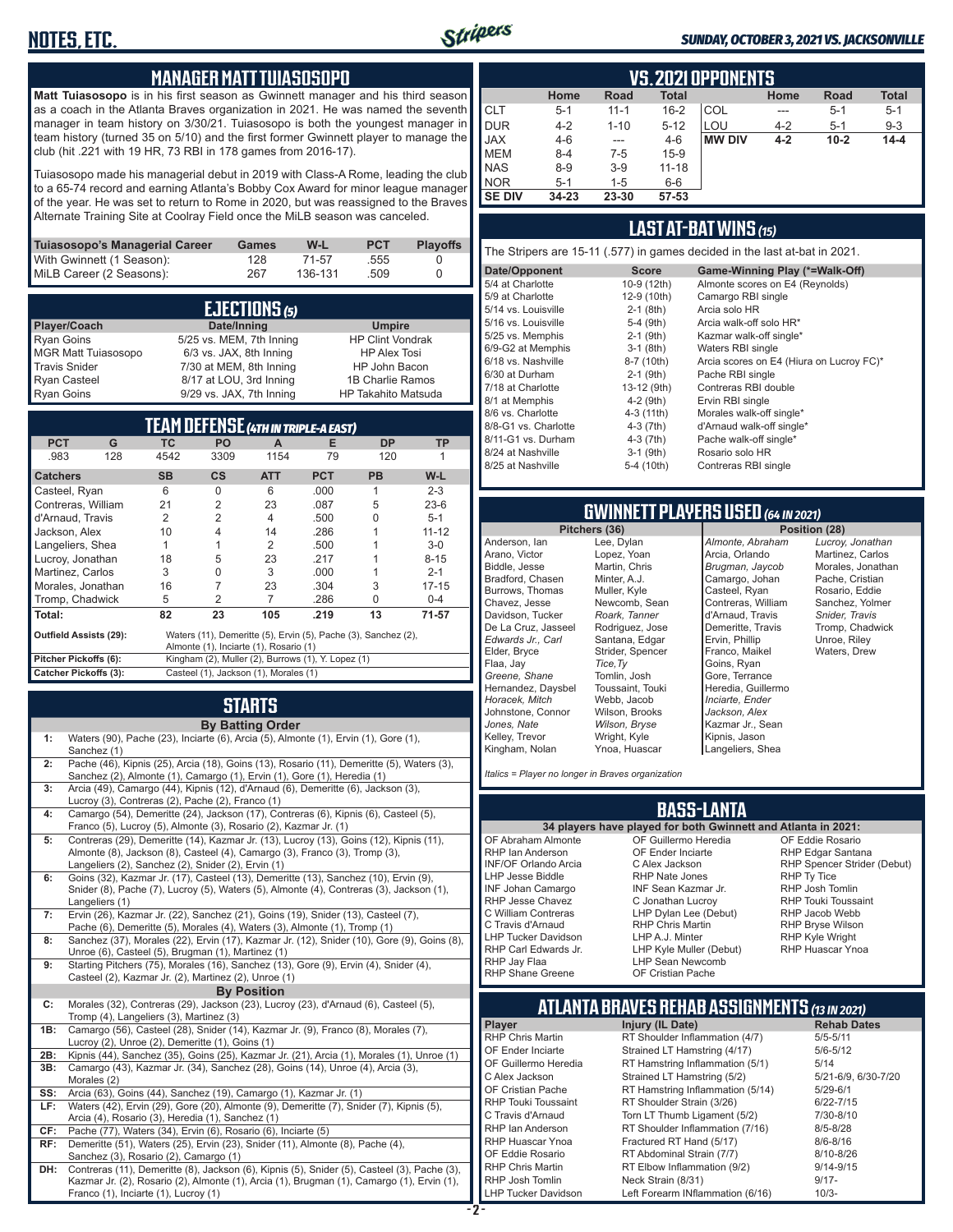## **STARTING PITCHER**



**ON BRAVES 40-MAN ROSTER**

#### *SUNDAY, OCTOBER 3, 2021 VS. JACKSONVILLE*

# **33****TUCKER DAVIDSON**

|      |              | <b>QQL IUGIILII DAVIDJUN</b>                                       | <b>BIO ON PAGE 37 OF MEDIA GUIDE</b> |
|------|--------------|--------------------------------------------------------------------|--------------------------------------|
| B/T: | $\mathbf{1}$ | <b>BORN:</b> 3/25/96 in Amarillo. TX (age 25)                      |                                      |
| HT:  | հ-2          | <b>ACQUIRED:</b> Braves' 19th Round Pick in 2016 June draft out of |                                      |
| WT:  | 215          | Midland College (Midland, TX).                                     |                                      |

*TODAY'S START:* Davidson makes a rehab start for the Stripers in the 2021 season finale today vs. Jacksonville ... It is his first outing since being sidelined by a left forearm strain on 6/15 (placed on Atlanta's 10-day injured list on 6/16, transferred to 60-day IL on 6/24) ... In seven career starts with Gwinnett dating back to 2019, he is 3-2 with a 1.85 ERA (8 ER in 39.0 IP), 1.05 WHIP, and .204 BAA.

*PROSPECTING:* Davidson is currently ranked as the Atlanta Braves' No. 7 prospect by MLB.com. He entered 2021 ranked the No. 10 prospect by *Baseball America*.

*2021 SEASON:* Opened the season with Gwinnett, going 2-0 with a 0.64 ERA (1 ER in 14.0 IP) in two starts from 5/7-5/12 ... Recalled by Atlanta on 5/17 and made his second career MLB start on 5/18 vs. the New York Mets (ND, 6.0 IP, 5 H, 3 ER, 1 BB, 5 SO) ... Optioned back to Gwinnett on 5/19 to make room for LHP Grant Dayton (activated off 10-day IL) ... Made one start on 5/23 at Nashville before being recalled again on 6/3 ... In three June starts prior to injury, went 0-0 with a 3.21 ERA (5 ER in 14.0 IP) ... Did not allow a run over 11.2 innings from 6/3-6/9.

*2021 SPRING TRAINING:* Went 0-0 with a 9.00 ERA (2 ER in 2.0 IP, 2 H, 1 HR, 1 BB, 2 SO) in two relief outings before being optioned to Gwinnett on 3/12.

*2020 SEASON:* Was a member of Atlanta's 60-man player pool and spent the majority of the season at the Alternate Training Site in Gwinnett ... Recalled by the Braves twice, from 9/26-27 and 9/28-30 ... Made his MLB debut as the starting pitcher on 9/26 vs. Boston and took the loss (1.2 IP, 3 H, 7 R, 2 ER, 1 HR, 4 BB, 2 SO) as the Braves fell 8-2 ... Was the 99th former Gwinnett player to make his MLB debut.

*CAREER ACCOLADES:* 2019 Southern League Midseason All-Star (2-4, 1.61 ERA, .206 BAA in 13 first-half starts) ... 2019 Southern League Postseason All-Star, Double-A Mississippi co-Pitcher of the Year, *Baseball America* Double-A All-Star (7-6, 2.03 ERA, .224 BAA in 21 starts) ... 2019 MiLB.com Braves Organization All-Star (8-7, org-best 2.15 ERA, .234 BAA in 25 starts between Mississippi and Gwinnett).

|              |                |         |            | <b>DAVIDSON'S OVERALL STATS</b> |           |           |           |            |             |
|--------------|----------------|---------|------------|---------------------------------|-----------|-----------|-----------|------------|-------------|
| Year         | Team           | W-L     | <b>ERA</b> | G/GS                            | <b>HR</b> | <b>BB</b> | <b>SO</b> | <b>BAA</b> | <b>WHIP</b> |
| 12021        | ATLANTA (MLB)  | $0 - 0$ | 3.60       | 4/4                             |           | 8         | 18        | .205       | 1.15        |
|              | Gwinnett (AAA) | $2 - 1$ | 0.90       | 3/3                             |           | Δ         | 23        | .119       | 0.60        |
| MiLB Career: |                | 22-25   | 2.76       | 94/65                           | 17        | 150       | 389       | .246       | 1.28        |
| MLB Career:  |                | $0 - 1$ | 4.15       | 5/5                             |           | 12        | 20        | 220        | 1.38        |

|          | DAVIDSON'S 2021 SPLITS (WITH GWINNETT) |           |                    |
|----------|----------------------------------------|-----------|--------------------|
| Home:    | 1-0, 0.00 ERA (1G)                     | Road:     | 1-1, 1.38 ERA (2G) |
| Day:     | 0-1, 1.50 ERA (1G)                     | Night:    | 2-0, 0.64 ERA (2G) |
| Starter: | 2-1, 0.90 ERA (3G)                     | Reliever: | 0-0, -.-- ERA (0G) |
| Vs. LHB: | .080 BAA, 0 HR                         | Vs. RHB:  | .143 BAA, 2 HR     |

|         |       | <b>DAVIDSON VS. JACKSONVILLE (AAA AFFILIATE)</b> |          |        |   |           |           |           |           |
|---------|-------|--------------------------------------------------|----------|--------|---|-----------|-----------|-----------|-----------|
|         | W-L   | <b>ERA</b>                                       | GGS      | $IP$ H |   | <b>ER</b> | <b>HR</b> | <b>BB</b> | <b>SO</b> |
| 2021:   | $0-0$ | $\sim$                                           | $\Omega$ | 0.0    | 0 |           |           |           |           |
| Career: | $0-0$ | $\sim$                                           |          | 0.0    |   |           |           |           |           |

|             | <b>DAVIDSON'S HIGHS &amp; LOWS</b> |                                      |
|-------------|------------------------------------|--------------------------------------|
|             | <b>Season</b>                      | Career (MiLB and MLB)                |
| IP:         | 7.0 (2x, last: 5/12 vs. LOU)       | 8.0 (2x, last: 7/18/19, MIS vs. PNS) |
| so:         | 9 (5/23 at NAS)                    | 10 (6/13/19, MIS vs. MOB)            |
| BB:         | 5 (6/3 vs. WSH)                    | 6 (8/3/18, FLA @ FTM)                |
| lн:         | 5 (2x, last: 6/15 vs. BOS)         | 10 (7/17/18, FLA @ DUN)              |
| ER:         | 5 (6/15 vs. BOS)                   | 8 (7/24/18, FLA vs. CHA)             |
| Low-Hit CG: | None                               | None                                 |
| Low-ER CG:  | None                               | None                                 |

|                                                                    |      |    |  |              | DAVIDSON AT THE PLATE |  |              |          |  |   |  |  |  |
|--------------------------------------------------------------------|------|----|--|--------------|-----------------------|--|--------------|----------|--|---|--|--|--|
| AVG.<br><b>HR</b><br>3B<br><b>RBI</b><br>ВB<br>2B<br>SΟ<br>ΔR<br>R |      |    |  |              |                       |  |              |          |  |   |  |  |  |
| 2021 w/ATL:                                                        | .000 | 6  |  |              |                       |  |              |          |  | 6 |  |  |  |
| 2021 w/GWN:                                                        | .000 | 4  |  |              |                       |  |              |          |  |   |  |  |  |
| <b>MiLB Career:</b>                                                | .100 | 20 |  |              |                       |  | $\mathbf{O}$ | $\Omega$ |  | 9 |  |  |  |
| <b>MLB Career:</b>                                                 | .000 | 6  |  | $\mathbf{0}$ | 0                     |  |              |          |  | 6 |  |  |  |

|            |              |               |           |   |   |    |           |           |           |       | DAVIDSON'S 2021 STARTS (ALL LEVELS) |              |                                                  |
|------------|--------------|---------------|-----------|---|---|----|-----------|-----------|-----------|-------|-------------------------------------|--------------|--------------------------------------------------|
| Team       | Date/Opp.    | <b>Result</b> | <b>IP</b> | н | R | ER | <b>HR</b> | <b>BB</b> | <b>SO</b> | NP-S  | Opp. Starter                        | <b>Final</b> | <b>Notes</b>                                     |
| <b>GWN</b> | 5/7 at CLT   | W. 1-0        | 7.0       |   |   |    |           |           |           | 92-59 | Felix Paulino                       | W. 19-1      | Gwinnett set club record for largest win margin. |
| <b>GWN</b> | 5/12 vs. LOU | W. 2-0        | 7.0       |   |   |    |           |           |           | 97-67 | <b>Tony Santillan</b>               | W. 5-0       | Owns both of Gwinnett's quality starts.          |
| <b>ATL</b> | 5/18 vs. NYM | <b>ND</b>     | 6.0       |   |   |    |           |           |           | 72-53 | Miquel Castro                       | $L.4-3$      | Second career MLB start.                         |
| <b>GWN</b> | 5/23 at NAS  | ∟. 2-1        | 6.0       |   |   |    |           |           |           | 82-51 | Aaron Ashby                         | $L.0 - 1$    | Lone run came on Keston Hiura homer.             |
| <b>ATL</b> | 6/3 vs. WSH  | <b>ND</b>     | 5.2       |   |   |    |           |           |           | 88-51 | Patrick Corbin                      | W. 5-1       | Braves scored 4 runs in 6th after his exit.      |
| <b>ATL</b> | 6/9 at PHI   | <b>ND</b>     | 6.0       |   |   |    |           |           |           | 90-59 | Zach Eflin                          | L. $1-2$     | Extended scoreless streak with ATL to 11.2 IP.   |
| <b>ATL</b> | 6/15 vs. BOS | <b>ND</b>     | 2.1       | b |   |    |           |           |           | 53-33 | <b>Eduardo Rodriguez</b>            | ∟. 8-10      | Career high for earned runs in MLB.              |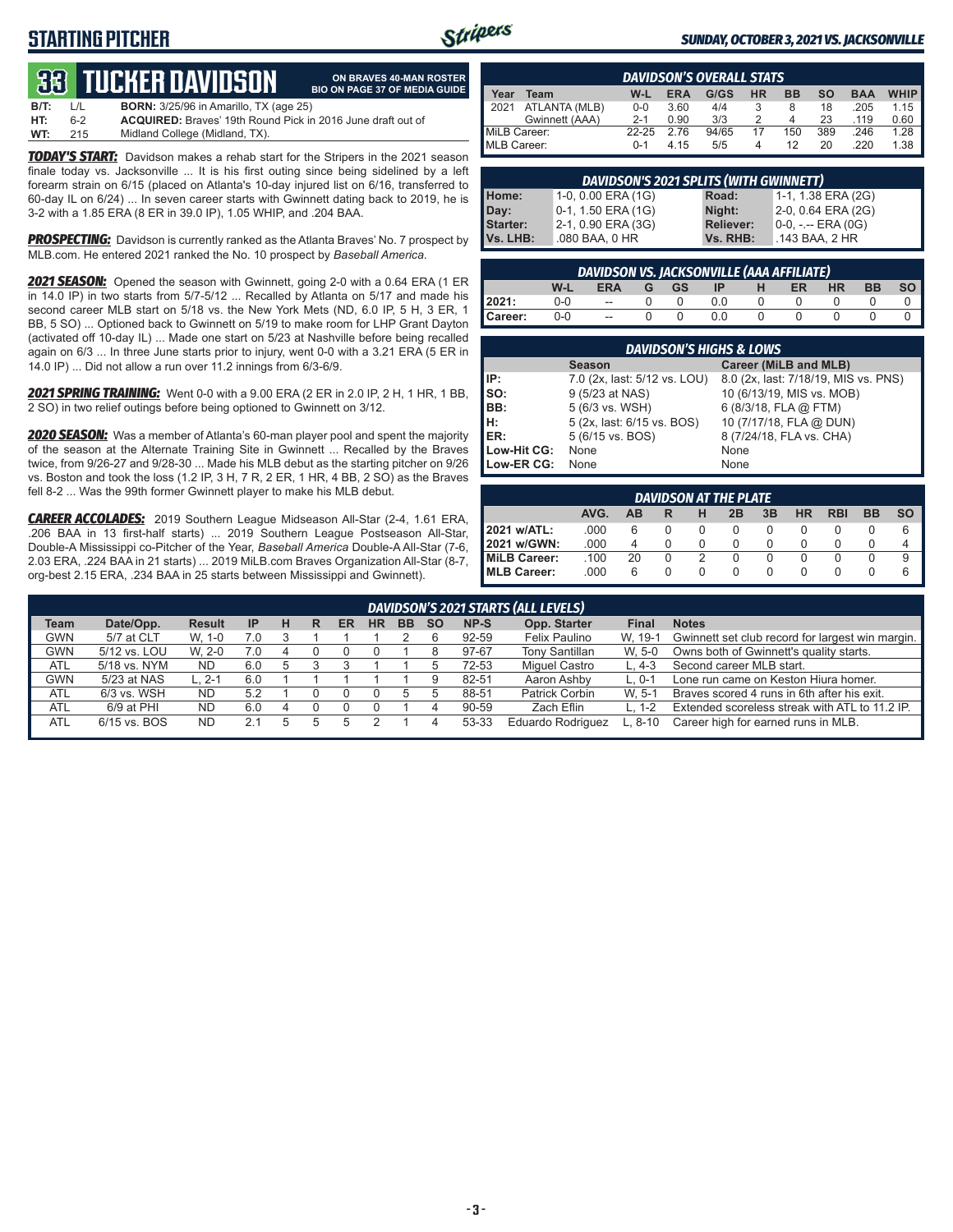### **PITCHING STAFF**



#### *SUNDAY, OCTOBER 3, 2021 VS. JACKSONVILLE*

| <b>STRIPERS PITCHING BREAKDOWN</b> |                                                                                                                 |            |        |     |     |           |           |           |            |  |  |  |  |
|------------------------------------|-----------------------------------------------------------------------------------------------------------------|------------|--------|-----|-----|-----------|-----------|-----------|------------|--|--|--|--|
|                                    | W-L                                                                                                             | <b>ERA</b> | IP     | R   | ER  | <b>HR</b> | <b>BB</b> | <b>SO</b> | <b>BAA</b> |  |  |  |  |
| <b>Starters:</b>                   | 32-37                                                                                                           | 4.30       | 568.2  | 296 | 272 | 70        | 226       | 557       | .247       |  |  |  |  |
| <b>Relievers:</b>                  | 39-20                                                                                                           | 3.10       | 534.1  | 204 | 184 | 54        | 211       | 623       | .211       |  |  |  |  |
| <b>Total:</b>                      | 71-57                                                                                                           | 3.72       | 1103.0 | 500 | 456 | 124       | 437       | 1180      | .230       |  |  |  |  |
|                                    | Saves/Opp: 31/48 (64.6%) Holds: 56 IR/Scored: 91/28 (30.8%)<br>Quality Starts: 28 Complete Games: 3 Shutouts: 9 |            |        |     |     |           |           |           |            |  |  |  |  |

|            |           |            | <b>PITCHING BY MONTH</b> |     |     |           |           |           |                       |
|------------|-----------|------------|--------------------------|-----|-----|-----------|-----------|-----------|-----------------------|
|            | W-L       | <b>ERA</b> | ΙP                       | R   | ER  | <b>HR</b> | <b>BB</b> | <b>SO</b> | <b>BAA</b>            |
| May:       | $14 - 10$ | 3.50       | 211.0                    | 90  | 82  | 28        | 65        | 240       | $.222$ I              |
| June:      | $9 - 16$  | 4.55       | 213.2                    | 115 | 108 | 26        | 94        | 223       | .263                  |
| July:      | $17 - 11$ | 4.50       | 242.0                    | 131 | 121 | 37        | 100       | 261       | $.240$ $\blacksquare$ |
| August:    | $18 - 7$  | 2.99       | 216.2                    | 81  | 72  | 15        | 90        | 223       | .214                  |
| September: | $11 - 13$ | 3.12       | 201.2                    | 80  | 70  | 17        | 83        | 209       | .209                  |
| October:   | $2 - 0$   | 1.50       | 18.0                     | 3   | 3   |           | 5         | 24        | .222                  |

|                        |         |            |           |              |           | <b>STRIPERS STARTING PITCHERS (14 IN 2021)</b> |                            |                                                     |
|------------------------|---------|------------|-----------|--------------|-----------|------------------------------------------------|----------------------------|-----------------------------------------------------|
| <b>Pitcher</b>         | W-L     | <b>ERA</b> | <b>GS</b> | QS           |           | <b>Team W-L Run Support</b>                    | <b>Last Gwinnett Start</b> | <b>Final Line</b>                                   |
| Anderson, Ian          | $0 - 0$ | 3.68       | 4         | $\Omega$     | $3 - 1$   | 1.75 RPG (7 Tot.)                              | 8/24 at NAS (ND)           | 5.0 IP, 3 H, 1 R, 1 ER, 2 BB, 9 SO (90p/54s)        |
| <b>Burrows. Thomas</b> | $0-0$   | 0.00       |           | $\Omega$     | $1 - 0$   | $0.00$ RPG $(0$ Tot.)                          | 7/21-G1 vs. NOR (ND)       | 1.0 IP, 0 H, 1 R, 0 ER, 3 BB, 2 SO (32p/13s)        |
| Davidson, Tucker       | $2 - 1$ | 0.90       | 3         | 3            | $2 - 1$   | 5.33 RPG (16 Tot.)                             | 5/23 at NAS (L)            | 6.0 IP, 1 H, 1 R, 1 ER, 1 BB, 9 SO, 1 HR (82p/51s)  |
| De La Cruz. Jasseel    | $0 - 3$ | 7.02       | 15        | $\Omega$     | $8 - 7$   | 2.27 RPG (34 Tot.)                             | 8/14 vs. DUR (L)           | 0.0 IP, 3 H, 3 R, 3 ER, 1 BB, 0 SO, 1 WP (19p/10s)  |
| Elder, Bryce           | $2 - 3$ | 2.21       |           | 2            | $4 - 3$   | 1.57 RPG (11 Tot.)                             | 9/29 vs. JAX (ND)          | 4.0 IP, 2 H, 1 R, 1 ER, 5 BB, 4 SO (76p/35s)        |
| Johnstone, Connor      | $1 - 8$ | 6.23       | 16        | $\Omega$     | $4 - 12$  | 1.56 RPG (25 Tot.)                             | $9/26$ at DUR $(L)$        | 3.0 IP, 2 H, 1 R, 1 ER, 3 BB, 2 SO, 1 HB (54p/28s)  |
| Kingham, Nolan         | $0 - 4$ | 8.89       | 6         | $\Omega$     | $2 - 4$   | 1.33 RPG (8 Tot.)                              | 8/15 vs. DUR (L)           | 5.0 IP, 9 H, 6 R, 6 ER, 2 BB, 3 SO, 1 HR (93p/56s)  |
| Muller, Kyle           | $5 - 4$ | 3.39       | 17        | 6            | $13 - 4$  | 3.52 RPG (60 Tot.)                             | 10/1 vs. JAX (ND)          | 3.0 IP, 4 H, 1 R, 1 ER, 3 BB, 8 SO (71p/43s)        |
| Roark, Tanner          | $0-0$   | 0.00       | 3         | $\mathbf{0}$ | $2 - 1$   | 2.67 RPG (8 Tot.)                              | 8/22 at LOU (ND)           | 2.0 IP, 2 H, 0 R, 2 BB, 1 SO, 1 WP (32p/17s)        |
| Rodriguez, Jose        | $6-6$   | 5.40       | 17        |              | $8 - 9$   | 2.47 RPG (42 Tot.)                             | $9/30$ vs. JAX $(L)$       | 5.0 IP, 10 H, 5 R, 4 ER, 1 BB, 2 SO, 2 HR (78p/54s) |
| Toussaint. Touki       | $2 - 1$ | 4.32       | 4         | 2            | $2 - 2$   | 3.50 RPG (14 Tot.)                             | 7/13 at CLT (W)            | 6.0 IP, 3 H, 2 R, 2 ER, 3 BB, 7 SO, 1 HR (89p/54s)  |
| Wilson, Bryse          | $4 - 2$ | 4.47       | 9         | 3            | $6 - 3$   | 3.00 RPG (27 Tot.)                             | 7/7 vs. NAS (ND)           | 5.0 IP, 8 H, 5 R, 5 ER, 2 BB, 2 SO, 2 HR (81p/50s)  |
| Wright, Kyle           | $10-5$  | 3.02       | 24        | 11           | $14 - 10$ | 2.79 RPG (67 Tot.)                             | 10/2 vs. JAX (W)           | 7.0 IP, 5 H, 0 R, 1 BB, 8 SO (83p/61s)              |
| Ynoa, Huascar          | $0-0$   | 4.32       | 2         | $\Omega$     | $2 - 0$   | 2.50 RPG (5 Tot.)                              | 8/11-G2 vs. DUR (ND)       | 4.2 IP, 4 H, 3 R, 3 ER, 4 BB, 7 SO, 1 WP (83p/51s)  |
| Total:                 | 32-37   | 4.30       | 128       | 28           | 71-57     | 2.53 RPG (324 Tot.)                            |                            |                                                     |

|                     |         |            |    |    |                          |        |              |                    | RELIEF SUMMARY (CURRENT STRIPERS ONLY, GWINNETT STATS ONLY) |                         |
|---------------------|---------|------------|----|----|--------------------------|--------|--------------|--------------------|-------------------------------------------------------------|-------------------------|
| <b>Pitcher</b>      | W-L     | <b>ERA</b> | G  | GF |                          | SV/OPP | <b>IR/RS</b> | <b>Last Outing</b> | <b>Last Final Line</b>                                      | <b>Scoreless Streak</b> |
| Biddle, Jesse (L)   | $1 - 1$ | 2.67       | 32 |    |                          | 1/3    | 10/3         | 10/1 vs. JAX       | 2.0 IP, 0 H, 0 R, 0 BB, 4 SO (26p/18s)                      | 1G (2.0 IP)             |
| Bradford, Chasen    | $5-0$   | 3.42       | 36 |    | 6                        | 0/1    | 4/4          | 10/1 vs. JAX       | Win, 2.0 IP, 1 H, 1 R, 1 ER, 0 BB, 0 SO, 1 HR (14p/9s)      | $-1G$                   |
| Burrows, Thomas (L) | $3 - 1$ | 2.70       | 34 |    | 4                        | 0/1    | 18/6         | 9/30 vs. JAX       | 2.0 IP, 2 H, 0 R, 1 BB, 2 SO (33p/19s)                      | 5G (7.0 IP)             |
| De La Cruz, Jasseel | 1-0     | 7.11       |    |    |                          | 0/0    | 0/0          | 9/26 at DUR        | 0.2 IP, 1 H, 3 R, 3 ER, 3 BB, 2 SO, 1 WP (28p/13s)          | $-2G$                   |
| Flaa, Jay           | $1 - 2$ | 5.18       | 30 | 8  |                          | 1/1    | 4/1          | 9/26 at DUR        | 1.1 IP, 1 H, 0 R, 1 BB, 3 SO, 1 WP (21p/13s)                | 4G (6.1 IP)             |
| Hernandez, Davsbel  | $0 - 1$ | 8.31       |    |    |                          | 0/1    | 3/0          | 9/30 vs. JAX       | 1.0 IP. 2 H. 2 R. 2 ER. 1 BB. 2 SO (16p/9s)                 | $-1G$                   |
| Johnstone, Connor   | $2 - 0$ | 2.55       | 16 |    | $\overline{\phantom{a}}$ | 0/0    | 15/5         | 9/18 vs. NAS       | 2.2 IP. 3 H. 1 R. 1 ER. 0 BB. 1 SO (33p/25s)                | $-1G$                   |
| Kelley, Trevor      | $3 - 4$ | .56        | 36 | 12 |                          | 2/4    | 12/2         | 9/29 vs. JAX       | Win, 1.0 IP, 0 H, 0 R, 0 BB, 0 SO (6p/5s)                   | 1G (1.0 IP              |
| Lopez, Yoan         | $3-2$   | 3.03       | 32 | 12 | 6                        | 2/4    | 4/2          | 10/2 vs. JAX       | Hold, 1.0 IP, 3 H, 1 R, 1 ER, 0 BB, 0 SO (14p/9s)           | -1G                     |
| Newcomb, Sean (L)   | $3-0$   | .62        | 15 | 13 |                          | 4/4    | 1/0          | 10/2 vs. JAX       | Save, 1.0 IP, 0 H, 0 R, 1 BB, 1 SO (14p/7s)                 | 8G (9.2 IP)             |
| Rodriguez, Jose     | $0 - 0$ | 3.60       |    |    |                          | 0/0    | 0/0          | 5/26 vs. MEM       | 1.0 IP, 2 H, 1 R, 1 ER, 0 BB, 1 SO, 1 HR (13p/10s)          | $-2G$                   |
| Toussaint. Touki    | $0 - 0$ | 0.00       | 3  |    |                          | 0/0    | 0/0          | 10/1 vs. JAX       | Hold, 1.0 IP, 1 H, 0 R, 0 BB, 0 SO (8p/5s)                  | 3G (4.0 IP)             |
| Wilson, Brooks      | $0 - 0$ | .80        | h. | b  |                          | 1/1    | 0/0          | $9/30$ vs. JAX     | 1.0 IP, 0 H, 0 R, 0 BB, 3 SO, 1 WP (12p/10s)                | 4G (4.0 IP)             |

## **48 JESSE BIDDLE** *- LHP - 29 YRS - PHILADELPHIA, PA*

- **• 2021 with GWN: 6/23-8/21:** Posted 0.60 ERA (1 ER in 15.0 IP) and .236 BAA (13 H, 9 BB, 29 SO) in 15G ... **9/1 vs. MEM:** Earned first win (1.0 IP, 1 H, 0 R, 0 BB, 2 SO in 3-2 victory) ... **9/3 vs. MEM:** Earned first save (2.0 IP, 3 H, 1 ER, 1 BB, 1 SO in 5-3 win) ... **10/1 vs. JAX:** Matched season high with 4 SO in 2.0 IP.
- **• GWN Career:** 2-1, 2.38 ERA, .223 BAA, 2 SV (2-for-5) in 40G since 2018.
- **• 2021 with ATL:** Had his contract selected on 4/17, pitched in 8G with the Braves (0-0, 8.44 ERA, 10 ER in 10.2 IP) ... DFA'd on 5/17, outrighted to Gwinnett on 5/19.
- **• Spring Training:** 0-0, 3.00 ERA, .257 BAA, 2 SV in 9G with Cincinnati ... Released on 3/26 after re-signing as MiLB FA on 12/11/20.
- **• 2020:** Opened the year at Cincinnati's Alternate Training Site ... Contract selected on 8/25 (0-0, 0.00 ERA, 0 ER in 0.2 IP in 1G) ... Placed on 10-day injured list on 8/29 (left shoulder impingement) and missed the remainder of the year.
- **• Acquired:** MiLB FA (4/2/21) ... Originally Philadelphia's 1st-round pick (27th overall) in 2010 out of Germantown Friends High School (Philadelphia, PA).
- **• MLB Career:** 6-2, 5.07 ERA, .261 BAA, 1 SV in 99G with ATL (2018-19, 2021), SEA (2019), TEX (2019), CIN (2020).

### **28 CHASEN BRADFORD** *- RHP - 32 YRS - LAS VEGAS, NV*

- **• 2021 with GWN: In 9G since 8/20, is 1-0 with 0.68 ERA (1 ER in 13.1 IP) and .255 BAA (13 H, 3 BB, 9 SO)** ... All 5 of his wins (5-0) have been 2.0-IP outings: 5/15 vs. LOU (1 H, 0 R, 2 SO), 6/16 vs. NAS (3 H, 1 ER, 3 SO), 6/24 at NOR (0 H, 0 R, 1 BB, 3 SO), 7/31 at MEM (1 H, 1 ER, 1 SO), and 10/1 vs. JAX (1 H, 1 ER, 1 HR, 0 SO) ... **5/7-6/13:** Posted team-best 16.0-IP scoreless streak over 10G (6 H, 3 BB, 12 SO).
- **• 2020:** Re-signed by Seattle to an MiLB deal on 1/15, but was not included on the Mariners' 60-man player pool ... Did not play.
- **• 2019:** Split time between Seattle (0-0, 4.86 ERA, 1 SV in 12G) and Triple-A Tacoma (0-0, 6.75 ERA, 1 SV in 5G).
- **• Acquired:** MiLB FA (3/15/21) ... Originally the New York Mets' 35th round pick in 2011 out of the University of Central Florida.
- **• MLB Career:** 7-0, 3.89 ERA, .253 BAA, 1 SV in 86G with NYM, SEA (2017-19).

## **49 THOMAS BURROWS** *- LHP - 27 YRS - FLORENCE, AL*

- **• 2021 with GWN: In 5G since 9/9, has 0.00 ERA (0 ER in 7.0 IP) and .167 BAA (4 H, 3 BB, 8 SO)** ... **6/20-8/17:** Went 2-0 with a 0.84 ERA (2 ER in 21.1 IP), 1.17 WHIP, and .139 BAA (10 H, 15 BB, 31 SO) in 16G (1 start) ... **7/21-G2 vs. NOR:** Made the first start of his pro career (ND, 1.0 IP, 0 H, 1 R, 0 ER, 3 BB, 2 SO) ... **8/17 at LOU:** Improved to 3-0 (1.2 IP, 1 H, 0 R, 1 BB, 1 SO) in 4-2 win.
- **• GWN Career:** 4-2, 3.64 ERA, .198 BAA, 6 SV (6-for-8) in 61G (1 start) since 2019.
- **• 2020:** Was an NRI to Spring Training, but not included on 60-man player pool.
- **• 2019:** Went 2-4 with a 4.42 ERA, .221 BAA, and 7 saves (7-for-9) in 43G between Double-A Mississippi and Gwinnett ... Stranded 16 of 17 inherited runners with the Stripers (94.1%) ... Won Atlanta's Bill Lucas Award for community service.
- **• Acquired:** Via trade with Seattle (1/11/17) ... Originally the Mariners' 4th-round pick in 2016 out of the University of Alabama.

### **60 JASSEEL DE LA CRUZ** *- RHP - 24 YRS - HATO MAYOR, D.R.*

- **• Prospecting:** #22 (Braves Top 30).
- **• 2021 with GWN:** Has pitched as a starter (0-3, 7.02 ERA, .284 BAA in 15G) and reliever (1-0, 7.11 ERA, .217 BAA in 5G) during his Triple-A debut ... **5/11-5/19:** Posted an 8.0-IP scoreless streak (2 H, 0 BB, 9 SO) over 3G (2 starts) ... **6/1 vs. JAX:** Had his best start of the year in a no-decision (5.0 IP, 3 H, 1 R, 1 ER, 3 BB, 6 SO) ... **7/10 vs. NAS:** Earned his first career Triple-A win in relief (3.0 IP, 0 H, 0 R, 3 BB, 3 SO in 8-4 victory) ... **8/16-9/15:** Was on the Injured List.
- **• 2021 with ATL:** Recalled on 5/8, but did not make his MLB debut before being optioned back to Gwinnett on 5/10.
- **• Spring Training:** 0-0, 27.00 ERA, .500 BAA, 1 SV in 3G with Atlanta.
- **• 2020:** Was on Atlanta's 60-man player pool, spent most of the year at the Alternate Training Site at Coolray Field ... Recalled by the Braves for the first time in his career on 9/15, but did not make his MLB debut (optioned on 9/16).
- **• 2019:** Went 7-9 with a 3.25 ERA and .212 BAA in 25 games (24 starts) across three levels (ROM, FLA, MIS) ... Named the Florida State League Pitcher of the Week on 5/19 after tossing the first no-hitter in Advanced-A Florida FireFrogs history on 5/18 vs. Jupiter (9.0 IP, 2 BB, 4 SO, 89 pitches in 12-0 win).
- **• Acquired:** NDFA (6/1/15) out of Hato Mayor, Dominican Republic.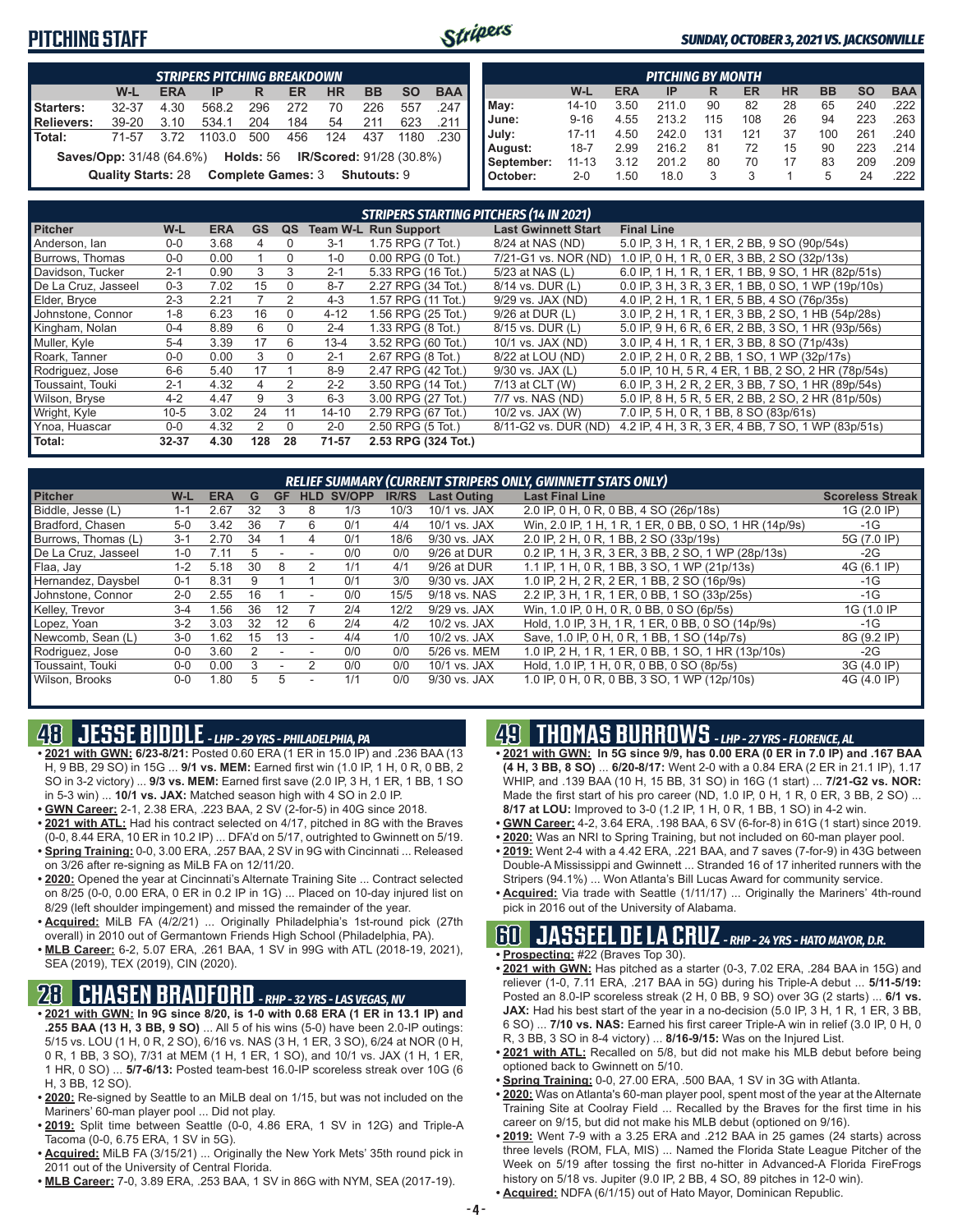## **PITCHING STAFF**

### **45 JAY FLAA** *- RHP - 29 YRS - BISMARCK, ND*

- **• 2021 with GWN: 5/13-6/24:** Did not allow an ER over his first 10G (1 R in 11.0 IP, 7 H, 9 BB, 15 SO, .171 BAA) ... **7/18 at CLT:** Earned his first save with GWN, tossing 1.0 IP (1 H, 1 ER, 0 BB, 2 SO) in a come-from-behind 13-12 victory ... **8/3 vs. CLT:** Earned first win with GWN (1.0 IP, 1 H, 0 R, 1 BB, 1 SO in 4-2 win).
- **• 2021 with ATL:** From 5/23-5/30, went 0-0 with a 27.00 ERA (4 ER in 1.1 IP) in 1G ... Outrighted to Gwinnett on 7/13.
- **• 2021 with BAL:** Selected by Baltimore on 4/26 and made his MLB debut on 4/27 vs. the NY Yankees (1.1 IP, 2 BB, 1 SO, struck out Aaron Judge) ... Optioned on 4/28, appeared in 1G with Triple-A Norfolk (0-0, 16.20) ... DFA'd on 5/8.
- **• Spring Training:** 0-0, 3.38 ERA, .200 BAA, 0 SV in 3G with Baltimore.
- **• 2020:** Was not on Baltimore's 60-man player pool, did not play.
- **• 2019:** Went 2-5 with a 4.69 ERA, .256 BAA, and 5 SV in 40G (3 starts) between Double-A Bowie and Norfolk (2-3, 5.24 ERA, 4 SV in 29G during Triple-A debut).
- **• Acquired:** Claimed off waivers from Baltimore (5/11/21) ... Originally the Orioles' 6th-round pick in 2015 out of North Dakota State University (Fargo, ND).
- **• MLB Career:** 0-0, 13.50 ERA, .300 BAA in 2G with Baltimore, Atlanta (2021).

## **36 DAYSBEL HERNANDEZ** *- RHP - 25 YRS - SANDINO, CUBA*

- **• MLB.com Prospect Ranks:** #27 (Braves Top 30).
- **• 2021 with GWN:** Was part of Gwinnett's Opening Night roster and made his Triple-A debut, going 0-1 with a 9.64 ERA and .235 BAA in 5G from 5/5-5/21 ... Transferred to Double-A Mississippi on 5/25 ... Rejoined Gwinnett on 9/14.
- **• 2021 with MIS:** Went 3-1 with a 2.76 ERA, .200 BAA, and 3 SV (3-for-5) in 26G from 5/25-9/12 ... Over his final 16G from 7/1-9/12, posted a 1.33 ERA (3 ER in 20.1 IP) and .164 BAA ... **7/10 vs. PNS:** Tossed final 2.0 IP of combined no-hitter (Bryce Elder threw 7.0 hitless IP) in 6-0 victory.
- **• Spring Training:** 0-0, 9.00 ERA, .353 BAA, 0 SV in 6G with Atlanta.
- **• 2020:** Was not on the Braves' 60-man player pool ... Participated in Atlanta's Instructional League at Coolray Field in October.
- **• 2019:** Spent entire season with Advanced-A Florida, going 5-2 with a 1.71 ERA, .184 BAA, and 7 SV (7-for-10) in 35G ... Named MiLB.com Braves Org. All-Star.
- **• Acquired:** NDFA (9/13/17) out of Sandino, Cuba.

## **51 CONNOR JOHNSTONE** *- RHP - 26 YRS - SAN DIEGO, CA*

- **• 2021 with GWN: Is 2-0 with 2.55 ERA and .186 BAA in 16G in relief** (1-8, 6.23 ERA, .292 BAA in 16 starts) ... **5/4-5/8:** Threw 8.0 scoreless IP over his first 2 outings, including a 5.0-inning spot start (win, 1 H, 0 BB, 5 SO) on 5/8 at CLT ... **7/15-8/5:** Went 2-0 with 1.59 ERA (2 ER in 11.1 IP) and .158 BAA in 8G (1GS).
- **• GWN Career:** 7-8, 4.88 ERA, .261 BAA, 0 SV in 44G (20 starts) since 2018.
- **• Spring Training:** 0-1, 4.76 ERA, .273 BAA, 1 SV in 6G with Atlanta (NRI).
- **• 2020:** Was an NRI to Braves Spring Training, but not on 60-man player pool. **• 2019:** With Double-A Mississippi and Gwinnett, went 7-4 with a 4.24 ERA, .296
- BAA, and 1 SV in 35G (7 starts) ... His 7 wins ranked T-8th in the Braves org.
- **• Acquired:** Braves 21st-round pick in 2017 out of Wake Forest University.
- **• Local Product:** Played baseball at Roswell High School (Roswell, GA).

### **43 TREVOR KELLEY** *- RHP - 27 YRS - PROVIDENCE, RI*

- **• 2021 with GWN: Is 3-2 with 0.76 ERA (4 R, 2 ER in 23.2 IP), 2 SV, .132 BAA (10 H, 12 BB, 30 SO) over 22G since 7/11** ... **5/12-6/27:** Allowed runs in just 2 of 13G for a 1.72 ERA (3 ER in 15.2 IP, 13 H, 6 BB, 15 SO, .241 BAA) ... **9/4 vs. MEM:** Earned first save (2.0 IP, 0 H, 0 R, 0 BB, 3 SO in 5-2 win).
- **• Spring Training:** Did not pitch in Chicago Cubs' MLB camp ... Released on 4/23. **• 2020:** Pitched in 4G with Philadelphia, going 0-0 with a 10.80 ERA ... Outrighted on 8/14 and spent the rest of the season at the Phillies Alternate Site.
- **• 2019:** In 52G with Triple-A Pawtucket, went 5-5 with a 1.79 ERA, .216 BAA, and 12 SV ... Was an International League Midseason and Postseason All-Star and a *BA* Triple-A All-Star ... Led IL in appearances and was T-1st in saves ... Made MLB debut on 7/2 at Toronto and logged 10G with Boston (0-3, 8.64 ERA).
- **• Acquired:** MiLB FA (4/28/21) ... Originally Boston's 36th-round pick in 2015 out of the University of North Carolina at Chapel Hill.
- **• MLB Career:** 0-3, 9.26 ERA, .347 BAA, 0 SV in 14G with BOS (2019), PHI (2020).

## **55 YOAN LOPEZ** *- RHP - 28 YRS - NUEVA GERONA, CUBA*

- **• 2021 with GWN: Is 1-0 with 1.80 ERA (5 R, 4 ER in 20.0 IP), 2 SV, and .183 BAA (13 H, 4 BB, 23 SO) in 19G since 7/18** ... **7/18-8/21:** Went 1-0 with 0.82 ERA (1 ER in 11.0 IP) and .162 BAA (6 H, 4 BB, 13 SO) in 10G ... **8/11-G2 vs. DUR:** Tallied his first save with the Stripers (1.0 IP, H, 0 R, 3 BB, 2 SO), leaving bases loaded in 5-3 win.
- **• 2021 with ARI:** Began the season on Arizona's Opening Day roster ... In 2 stints, went 0-0 with a 6.57 ERA (9 ER in 12.1 IP) and 0 SV (0-for-3) in 13G ... DFA'd on 5/20, traded to Atlanta on 5/22 and optioned to Gwinnett.
- **• Spring Training:** 1-0, 4.91 ERA, .214 BAA, 0 SV in 8G with Arizona.
- **• 2020:** In 20G with Arizona, went 0-1 with a 5.95 ERA, .269 BAA, and 2 holds. **• 2019:** Set MLB career highs in G (70) and holds (21), going 2-7 with a 3.41 ERA,
- .232 BAA, and 1 SV (1-for-4) with the D-backs. **• Acquired:** Via trade with Arizona in exchange for CF Deivi Estrada (5/22/21) ...
- Originally signed by the D-backs as a NDFA out of Cuba (1/16/15). **• MLB Career:** 2-8, 4.25 ERA, .252 BAA, 1 SV in 113G with Arizona (2018-21).

## **34 SEAN NEWCOMB** *- LHP - 28 YRS - BROCKTON, MA*

- **• 2021 with GWN: Is 3-0 with 0.00 ERA (0 ER in 9.2 IP), 3 SV (3-for-3), and .094 BAA (3 H, 3 BB, 13 SO) in 8G since 8/6** ... Overall, is 4-for-4 in saves (0.00 ERA, 0 ER in 4.0 IP, 1 H, 1 BB, 6 SO in those outings) ... **5/6-7/3:** Struck out 8 over 3.0 scoreless IP (1 H, 1 BB) in 3G ... **7/16 at CLT:** Struck out the side in 9th for his first career save with GWN (1.0 IP, 0 H, 0 R, 1 HB) ... **8/6 vs. CLT:** Struck out 4 over 2.0 IP (2 H, 0 R) in 10th and 11th for the win in 4-3 victory ... **8/12 vs. DUR:** Finished off 6-hit shutout with 2nd save (1.0 IP, 1 H, 0 R) ... **8/25 at NAS:** Earned 2nd win in extra innings this year, pitching scoreless 9th and 10th (2.0 IP, 0 H, 0 R, 1 SO) in 5-4 win.
- **• 2021 with ATL:** In 32G in relief, is 2-0 with 4.73 ERA, .235 BAA, and 1 SV (1-for-2) . Has been optioned to Gwinnett 4 times (5/5, 6/30, 7/31, 10/1).
- **• GWN Career:** 8-4, 2.56 ERA, .198 BAA, 4 SV (4-for-4) in 30G (14GS) since 2017. **• 2020:** Made just 4 starts with the Braves (0-2, 11.20 ERA) ... Spent most of the year at the Alternate Training Site at Coolray Field.
- **• Acquired:** Via trade with the Los Angeles Angels in exchange for SS Andrelton Simmons (11/12/15) ... Originally the Angels' 1st-round pick (15th overall) in 2014 out of the University of Hartford (West Hartford, CT).
- **• MLB Career:** 24-23, 4.21 ERA, .242 BAA, 2 SV in 141G (57GS) with Atlanta (2017-21) ... In 6G during the 2018-19 Postseasons, went 1-0 with a 1.08 ERA.

## **62 TOUKI TOUSSAINT** *- RHP - 25 YRS - PEMBROKE PINES, FL*

- **• 2021 with GWN:** In 2 stints (6/26-7/13, 9/26-current), is 2-1 with 3.48 ERA (8 ER in 20.2 IP) and .174 BAA in 7G (4 starts)... First stint was MLB rehab (2-1, 4.32 ERA, .175 BAA in 4 starts) while on Braves 60-day IL (right shoulder strain).
- **• 2021 with ATL:** Activated on 7/16, went 3-3 with 4.50 ERA and .234 BAA in 11G (10 starts) ... In 5G in August, was 2-0 with 2.74 ERA and .207 BAA ... Placed on Bereavement List on 9/22, activated and optioned to Gwinnett on 9/26.
- **• 2020 with ATL:** Recalled from Alternate Training Site on 7/23, 9/14, and 9/28 ... Went 0-2 with an 8.88 ERA and .276 BAA in 7G (5 starts).
- **• GWN Career:** 8-7, 3.98 ERA, .237 BAA in 25G (22 starts) since 2018.
- **• Acquired:** Via trade with Arizona in exchange for INF Phil Gosselin (6/20/15) ... Originally D-backs' 1st-round pick in 2014 (Coral Springs Christian Academy, FL).
- **• MLB Career:** 9-6, 5.46 ERA, .243 BAA, 0 SV (0-for-1) in 49G (21 starts) with Atlanta (2018-21) ... Made MLB Postseason debut in 2018, logging 2 relief outings in NLDS vs. LA Dodgers (1-0, 0.00 ERA, 0 ER in 3.0 IP, .111 BAA).

### **56 BROOKS WILSON** *- RHP - 25 YRS - LAKELAND, FL*

- **• 2021 with GWN: In 4G since 9/18, has 0.00 ERA (0 ER in 4.0 IP) and .071 BAA (1 H, 1 BB, 8 SO)** ... **9/14 vs. NAS:** Made his Triple-A debut, earning the save (1.0 IP, 1 H, 1 ER, 1 BB, 1 SO, induced game-ending 5-4-3 DP in 6-5 victory).
- **• 2021 with MIS:** In 33G with the M-Braves, went 3-1 with a 2.45 ERA, .201 BAA, and 5 SV (5-for-9) ... Went at least 2.0 IP in 8 outings ... **5/7-5/23:** Did not allow a run over his first 5G (8.2 IP) at the Double-A level ... **5/7-6/29:** Went 2-1 with a 1.61 ERA, .158 BAA, and 1 SV (1-for-3) in 14G ... **9/3-9/12:** Posted a 1.80 ERA (1 ER in 5.0 IP), .167 BAA, and 2 SV (2-for-2) over his final 5G.
- **• 2020:** Was not on the Braves' 60-man player pool, did not play.
- **• 2019:** Spent the entire year with Advanced-A Florida, going 4-3 with a 2.47 ERA, 1.20 WHIP, and .240 BAA in 24G (11 starts) ... Went 3-3 with a 2.60 ERA in his 11 starts, including his first career CG on 8/29 at Charlotte (loss, 6.0 IP, 8 H, 4 R, 3 ER, 0 BB, 5 SO) ... In 13 relief outings, was 1-0 with a 2.16 ERA.
- **• Acquired:** Braves 7th-round pick in 2018 out of Stetson University (DeLand, FL).

|                | <b>PITCHER AWARDS &amp; HONORS</b>   |                           |                | SCORELESS INNINGS STREAKS (15-PLUS INNINGS) |                   |                   |  |  |  |  |
|----------------|--------------------------------------|---------------------------|----------------|---------------------------------------------|-------------------|-------------------|--|--|--|--|
| <b>Pitcher</b> | <b>Award/Date</b>                    | <b>Stats</b>              | <b>Pitcher</b> | Length                                      | <b>Dates</b>      | <b>Stats</b>      |  |  |  |  |
| Wilson, B.     | AAA East Pitcher of Week (6/28-7/4)  | 0-0, 7.0 IP, 0 ER, 7 SO   | Wright, K.     | 23.0 IP                                     | 9/14-Current (4G) | 10 H, 4 BB, 19 SO |  |  |  |  |
| Wright, K.     | AAA East Pitcher of week (9/13-9/19) | 2-0, 15.0 IP, 4 ER, 11 SO | Bradford, C.   | 16.0 IP                                     | 5/7-6/13 (10G)    | 6 H, 3 BB, 12 SO  |  |  |  |  |
| Elder          | 2021 Braves MiLB Pitcher of the Year |                           |                |                                             |                   |                   |  |  |  |  |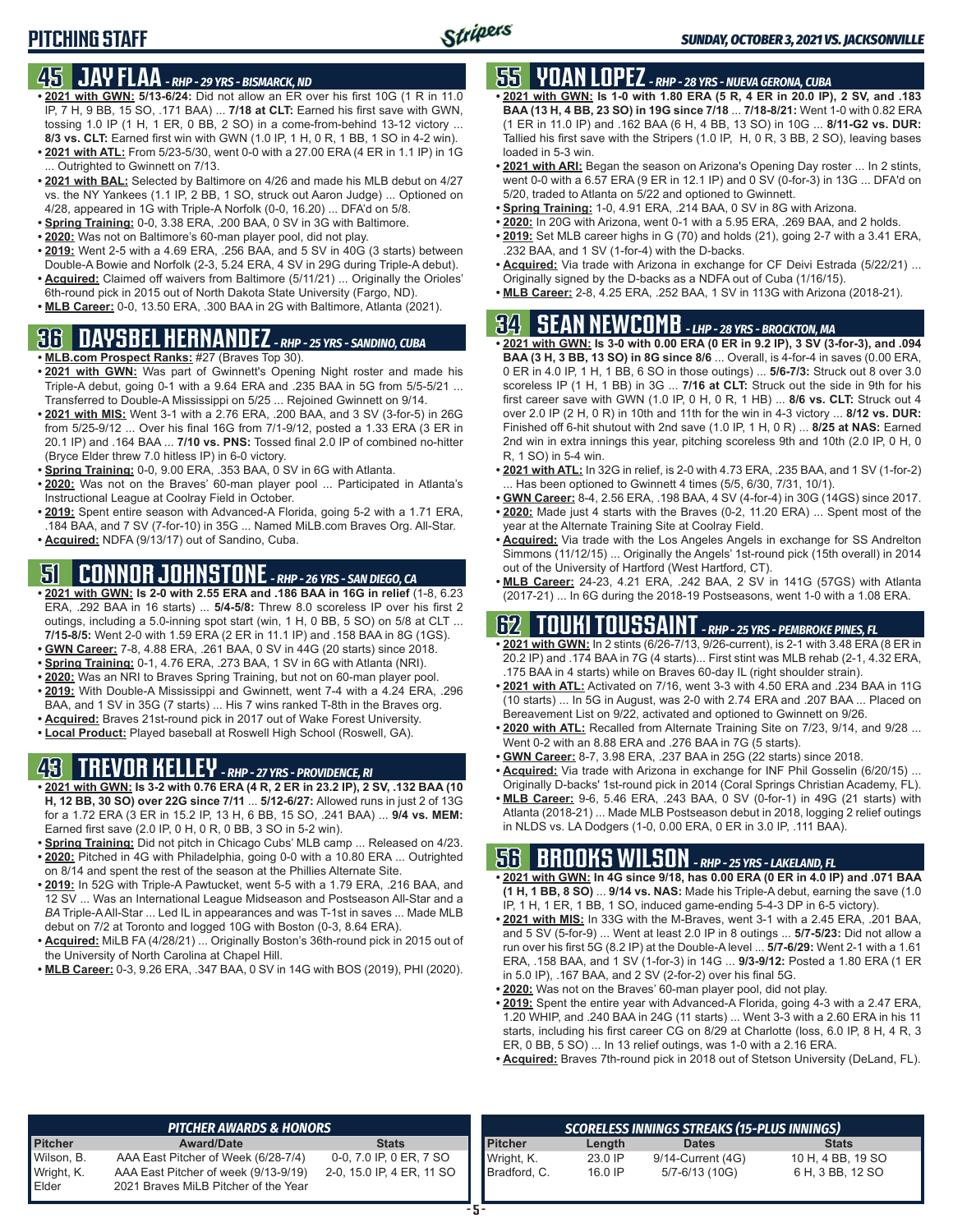## **17 JOHAN CAMARGO** *- INF - 27 YRS - PANAMA CITY, PANAMA*

*SEASON WITH GWN:*.327, 19 HR, 67 RBI, 0 SB, .960 OPS *HIT STREAK:* 11G (20-41)

*10/2 vs. JAX:* 2-3, R, BB *FINAL STRETCH:* .533 (8-15), 2B, 2 HR, 3 RBI

**BATTERS**

- **• Leaderboard:** Entering 10/3, ranks among Triple-A East top 10 in batting (2nd, .327), hits (3rd, 125), OBP (3rd, .403), OPS (3rd, .960), runs (T-4th, 70), SLG (5th, .558), total bases (5th, 213), RBI (8th, 67), XBH (8th, 46), triples (T-9th, 4).
- **• 2021 with GWN: Since 9/1, batting .421 (32-for-76, 6 2B, 1 3B, 6 HR, 12 R, 19 RBI, 1.257 OPS) in 21G** ... **5/8 at CLT:** Notched first career multi-HR game (2-for-4, 2 HR, 2 RBI) ... **6/5 vs. JAX:** Started 5-4-3 triple play, GWN's first since 5/28/19 at TOL ... **7/18 at CLT:** Hit a 2-out, 2-run HR (#8) in 9th for a 12-11 lead (GWN had trailed 11-3) ... **7/22-8/14:** Posted team-best 20G on-base streak (.347, 26-for-75, 4 2B, 2 3B, 2 HR, 14 R, 14 RBI, 6 BB, .924 OPS) ... **9/4 vs. MEM:** Matched season high with 4 RBI (2-for-3, HR #15) in 5-2 victory ... **9/4-9/9:** Posted 5-straight multihit games (.579, 11-for-19, 2 2B, 1 HR, 1 R, 5 RBI, 1.442 OPS) ... **9/19 vs. NAS:** Matched season high with 4 RBI (2-for-5, 2B, HR #17) in 7-0 win.
- **• Gwinnett Career:** Has hits in 120 of 158G (75.9%) since 2017, batting .334 (201 for-602, 40 2B, 5 3B, 28 HR, 103 R, 109 RBI, 1 SB, .956 OPS).
- **• 2021 with ATL:** In 7 stints with the Braves, batting .000 (0-for-16, 1 R) in 15G.
- **• 2020:** Made Braves' Opening Day roster and batted .200 (8 2B, 4 HR, 16 R, 9 RBI) in 35G ... Played in 4G during NLCS (.250, 2-for-8, 1 2B, 1 RBI).
- **• Acquired:** NDFA (7/2/10) out of Panama City, Panama.
- **• MLB Career:** .257, 68 2B, 4 3B, 34 HR, 144 RBI, 2 SB in 364G with Atlanta (2017- 21) ... Played in 2018 and 2020 Postseasons (.087, 1 2B, 1 RBI in 8G).

## **9 RYAN CASTEEL** *- 1B/C - 30 YRS - CHATTANOOGA, TN*

*SEASON WITH GWN:*.222, 8 HR, 28 RBI, 0 SB, .716 OPS *HIT STREAK:* -8G (0-19) *10/2 vs. JAX:*PH, 0-1 *FINAL STRETCH:* .000 (0-19), RBI

- **• 2021 with GWN: 5/15-5/18:** Had 6 RBI in 3G span, including 5/15 vs. LOU (1-for-2, GW 3-run 2B, 3 RBI) and 5/16 vs. LOU (1-for-3, HR, 2 RBI) ... **6/3 vs. JAX:** Hit pinch-hit 2-run HR (#2) ... **6/24 at NOR:** Crushed game-winning grand slam (#3) in 6-2 victory (1-for-4, 4 RBI), his 2nd career slam (first since 7/20/13 with Adv-A Modesto) ... **8/8-G2 vs. CLT:** Homered for the first time since 6/24 (#4), decisive 2-run shot in 8-2 victory ... **9/9 at COL:** Blasted solo HR (#6) for lone run in 1-0 win ... **9/1-9/19:** Hit .333 (7-for-21, 3 HR, 3 R, 6 RBI, 1.153 OPS) in 7G.
- **• 2020:** Was not on the Braves' 60-man player pool ... Did not play.
- **• 2019:** Played 118G with Double-A Mississippi, batting .263 (21 2B, 2 3B, 21 HR, 73 RBI, .811 OPS) ... Ranked 2nd in the Southern League in homers and RBI, 3rd in slugging (.477) ... Was his 2nd career 20-homer season (hit 22 in 2013).
- **• Acquired:** MiLB FA (3/14/21) ... Originally Colorado's 17th-round pick in 2010 out of Cleveland State Community College (Cleveland, TN).

### **12 TRAVIS DEMERITTE** *- OF - 27 YRS - NEW YORK, NY*

*SEASON WITH GWN:*.286, 21 HR, 57 RBI, 7 SB, .952 OPS *HIT STREAK:* 1G (3-4) *10/2 vs. JAX:*DNP *FINAL STRETCH:* .200 (5-25), 2 2B, HR, 3 RBI

- **• Leaderboard:** Entering 10/3, ranks T-7th in Triple-A East in homers (21).
- **• 2021 with GWN: 5/4 at CLT:** Tallied 5 RBI (3-for-6, HR) to set GWN Opening Night record ... **6/2-7/21:** Posted 10G hitting streak (.372, 16-for-43, 2 2B, 3 HR, 10 R, 8 RBI, 1.041 OPS) ... **6/10-7/10:** Was on the Injured List ... **7/17-7/25:** Hit 3 grand slams in 7G span, raising his career total to 6 (4 with GWN) ... **7/27 at MEM:** Homered for 3rd straight game, GW solo blast (#12) in 1-0 win ... **8/21 at LOU:** Matched a season high with 4 hits (4-for-4, 3-run HR, 2 R, 4 RBI) ... **9/12 at COL:** Hit 20th HR of the year (1-for-5, 3 RBI), becoming 3rd player in GWN history with two 20-HR seasons (Ernesto Mejia in 2012-13, Stefan Gartrell in 2011-12).
- **• Gwinnett Career:** Has reached base in 151 of 176G (85.8%) since 2019, batting .286 (172-for-601, 43 2B, 2 3B, 41 HR, 119 R, 130 RBI, 11 SB, .948 OPS).
- **• 2020:** Hit .172 with 1 2B, 4 RBI in 18G with Detroit ... DFA'd on 2/5/21.
- **• 2019:** Made his Triple-A debut with Gwinnett and was an IL All-Star (.286, 20 HR, 73 RBI, .944 OPS in 96G) ... Traded to Detroit on 7/31, made his MLB debut (.225, 3 HR, 10 RBI in 48G).
- **• Acquired:** Off Waivers from Detroit (2/12/21) ... Originally Texas' 1st-round pick (30th overall) in 2013 out of Winder-Barrow High School (Winder, GA).
- **• MLB Career:** .217, 8 2B, 2 3B, 3 HR, 14 RBI, 3 SB with Detroit (2019-20).

## **18 PHILLIP ERVIN** *- OF - 29 YRS - MOBILE, AL*

*SEASON WITH GWN:*.194, 8 HR, 28 RBI, 11 SB, .635 OPS *HIT STREAK:* 1G (1-3)

- *10/2 vs. JAX:*1-3, RBI *FINAL STRETCH:* .143 (2-14), HR, 2 RBI **• 2021 with GWN: 6/2 vs. JAX:** Hit decisive 3-run HR (#1) and tallied season-high 4 RBI (1-for-4, R) ... **6/13 at MEM:** Belted game-tying 2-run HR (#2) with 2 outs in the 9th of an eventual 7-6 loss (1-for-3, 1 R, 2 RBI) ... **7/7 vs. NAS:** Clubbed game-tying 2-run pinch-hit HR (#5, 1-for-1, 2 RBI) ... **8/1 at MEM:** Lined GWRBI single with 2 outs in 9th inning in 4-2 win (1-for-2, RBI) ... **9/3 vs. MEM:** Launched 2nd pinch-hit homer of the year (solo, 1-for-1, 1 RBI).
- **• 2020:** Between Cincinnati and Seattle, hit .149 with 3 2B, 4 RBI, 1 SB in 37G ... DFA'd by the Reds (8/28), Mariners (12/16), and Chicago Cubs (2/20/21).
- **• Acquired:** Off waivers from the Chicago Cubs (2/22/21) ... Originally Cincinnati's 1st-round pick (27th overall) in 2013 out of Samford University (Homewood, AL).
- **• MLB Career:** .247, 26 2B, 8 3B, 17 HR, 68 RBI, 15 SB in 237G with CIN, SEA (2017-20) ... Tallied 7 of his 8 career triples in 2019 (ranked 7th in NL).

#### **7 MAIKEL FRANCO** *- INF - 29 YRS - AZUA, D.R. SEASON WITH GWN:*.167, 0 HR, 0 RBI, 0 SB, .452 OPS *HIT STREAK:* -2G (0-6)

- *10/2 vs. JAX:*0-3, BB *FINAL STRETCH:* .222 (4-18) **• 2021 with GWN:** Joined on 9/8, is making his Atlanta organization debut.
- **• 2021 with BAL:** Signed a MLB deal on 3/16 ... Hit .210 (22 2B, 11 HR, 31 R, 47 RBI, .608 OPS) in 104G ... Hit season-best .269 (6 2B, 4 HR, 12 R, 17 RBI, .768 OPS) in 26G in June ... Released on 8/25.
- **• 2020 with KC:** Signed a MLB deal with Kansas City on 12/27/19 ... In lone season with the Royals, hit .278 (16 2B, 8 HR, 23 R, 38 RBI, 1 SB, .778 OPS) in 60G.
- **• Acquired:** MiLB FA (8/31/21) ... Originally a NDFA with Philadelphia (1/13/10).
- **• Triple-A History:** With Lehigh Valley (2014-15, 2019), hit .272 (47 2B, 6 3B, 22 HR, 84 R, 108 RBI, 5 SB, .765 OPS) in 178G.
- **• MLB Career:** .246, 148 2B, 4 3B, 121 HR, 428 RBI, 4 SB in 820G with PHI (2014- 19), KC (2020), BAL (2021) ... In 6 years with Phillies, hit .249 with 102 HR, 343 RBI (had 20-plus HR in 3-straight years from 2016-18).

## **8 RYAN GOINS** *- INF - 33 YRS - TEMPLE, TX*

*SEASON WITH GWN:*.233, 6 HR, 35 RBI, 3 SB, .635 OPS *HIT STREAK:* -2G (0-6) *10/2 vs. JAX:*0-3, R *FINAL STRETCH:* .267 (8-30), RBI, SB

- **• 2021 with GWN: 5/4 at CLT:** Hit Gwinnett's first HR of the season (solo, 2-for-5, RBI) ... **5/12 vs. LOU:** Set season highs for hits (3-for-4) and RBI (3) ... **6/18-6/29:** Posted season-best 8G hitting streak (.400, 10-for-25, 1 2B, 3 R, 6 RBI) ... **7/4 at DUR:** Homered for the first time since Opening Night (2-run, #2, 1-for-4, 2 RBI) ... **8/13 vs. DUR:** Clubbed 2-run HR (#4) in 8th inning for decisive runs in 6-4 victory (2-for-4, 2 R, 2 RBI) ... **8/6-8/17:** In his first 8G since returning from the Olympics, hit .304 (7-for-23, 3 HR, 5 R, 6 RBI, .987 OPS).
- **• Tokyo Olympics:** Was on GWN's Temporary Inactive List while playing for Mexico in this year's Olympics ... Hit .250 (1-for-4, R, RBI) in 2G (MEX went 0-3).
- **• Triple-A Career:** Has played for BUF (2013-16), LHV (2018), CLT (2019), and GWN (2021) ... Was teammates with MGR Matt Tuiasosopo in 2014 with BUF.
- **• 2020:** Played in 14G with the Chicago White Sox, batting .000 (0-for-9, 4 R) ... Spent most of the year at the Alternate Training Site in Schaumburg, IL.
- **• Acquired:** MiLB FA (2/25/21) ... Originally Toronto's 4th-round pick in 2009 out of Dallas Baptist University (Dallas, TX).
- **• MLB Career:** .228, 71 2B, 12 3B, 22 HR, 158 RBI in 555G with TOR, KC, CWS (2013-20) ... Played for TOR in 2015-16 Postseasons (.146, 1 HR, 5 RBI in 14G).

### **5 TERRANCE GORE** *- OF - 30 YRS - MACON, GA*

*SEASON WITH GWN:*.232, 0 HR, 1 RBI, 18 SB, .680 OPS *HIT STREAK:* 2G (3-7) *10/2 vs. JAX:*DNP *FINAL STRETCH:* .231 (3-13), SB

- **• 2021 with GWN:** Is 18-for-22 (81.8%) in stolen base attempts, including a pair of 2-steal games (5/18 at NAS, 6/18 vs. NAS) ... **6/9-G2 at MEM:** Stole 3rd and scored winning run in 8th inning of 3-1 victory ... **7/10 vs. NAS:** Notched seasonhigh 3 hits (3-for-3, 2B, R).
- **• 2020:** Logged 2G in his lone season with the Los Angeles Dodgers (0 PA).
- **• Acquired:** MiLB FA (2/18/21) ... Originally Kansas City's 20th-round pick in 2011 out of Gulf Coast Community College (Panama City, FL).
- **• MLB Career:** .224, 2 2B, 1 3B, 0 HR, 1 RBI, 40 SB in 102G with KC, CHC, LAD (2014-20) ... Played in the Postseason with KC (2014-15) and CHC (2018), going 0-for-2 with 3 R, 5 SB ... Won World Series with the Royals in 2015.

## **4 SEAN KAZMAR JR.** *- INF - 37 YRS - VALDOSTA, GA*

| <b>SEASON WITH GWN: .218. 9 HR. 26 RBI. 3 SB. .630 OPS</b> |  |  | <b>HIT STREAK:</b> $1G(1-3)$     |  |
|------------------------------------------------------------|--|--|----------------------------------|--|
| 10/2 vs. JAX: $DNP$                                        |  |  | <b>FINAL STRETCH: .333 (1-3)</b> |  |
| - -                                                        |  |  |                                  |  |

- **• Gwinnett Career:** Batting .263 (675-for-2562, 136 2B, 12 3B, 46 HR, 308 R, 296 RBI, 26 SB) in 749G over 8 seasons ... Leads in career G, AB, H, TB (973), 2B, R, RBI ... Ranks 2nd in career 3B (12) ... Ranks 3rd in career HR (46).
- **• Braves Records:** Owns Atlanta Braves Triple-A records for career hits (passed Larry Whisenton's 657 on 7/31 at MEM) and at-bats (passed Chico Ruiz's 2,510 on 8/22 at LOU) ... Is 2nd in doubles (136), 3rd in games (749), 4th in RBI (296).
- **• 2021 with GWN: 5/25 vs. MEM:** Lined a walk-off single in the 9th for a 2-1 win, his first career walk-off RBI with GWN ... **7/8-G1 vs. NAS:** Passed Joey Terdoslavich for 3rd on GWN career HR list (#42, 1-for-3, 2 RBI) ... **7/22 vs. NOR:** Passed Damon Hollins for 2nd on ATL Triple-A hits list (#649, 2-for-3, HR, 2 RBI) ... **7/28 at MEM:** Notched his 999th and 1,000th career Triple-A hits (2-for-5, R) ... **9/1 vs. MEM:** Hit game-winning 2-run HR (#9) in 7th for 3-2 victory (2-for-3, 2 RBI).
- **• 2021 with ATL:** Contract selected on 4/17, has spent 2 stints with Atlanta (4/17- 4/23, 5/4-5/7), going 0-for-2 ... Pinch hit on 4/17 at the Chicago Cubs, marking his first MLB appearance in 4,589 days since 9/23/08 with San Diego ... The last player with a bigger gap between MLB appearances was Ralph Winegarner (13 years, 14 days between 6/23/36 with CLE and 7/7/49 with STL).
- **• Acquired:** MiLB FA (12/7/20) ... Originally San Diego's 5th-round pick in 2004 out of the College of Southern Nevada.
- **• MLB Career:** .195, 1 2B, 0 3B, 0 HR, 2 RBI in 22G with SD (2008), ATL (2021).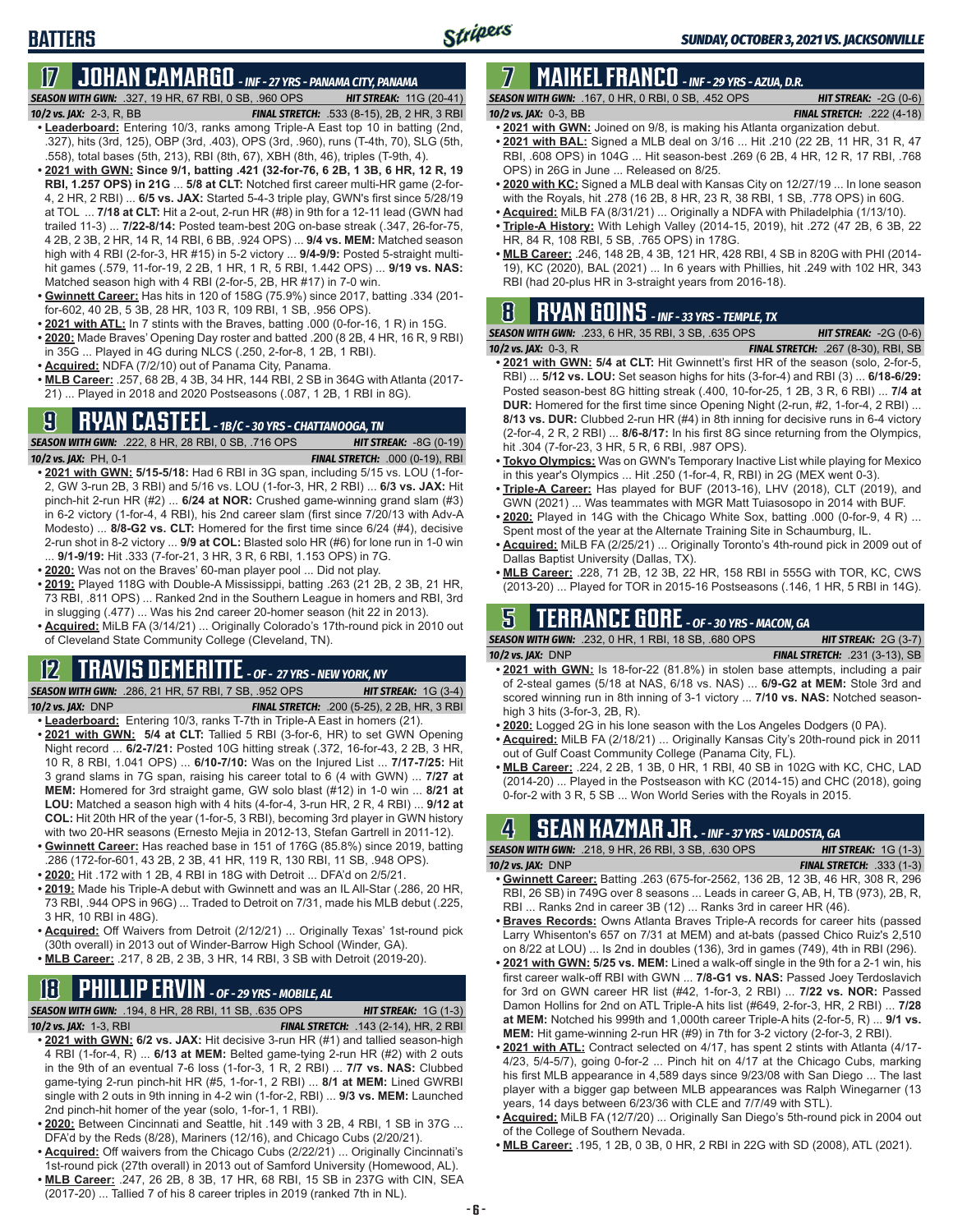## **BATTERS**

## **40 SHEA LANGELIERS** *- C - 23 YRS - PORTLAND, OR*

*SEASON WITH GWN:*.200, 0 HR, 1 RBI, 0 SB, .785 OPS *HIT STREAK:* -1G (0-3) *10/2 vs. JAX:*0-3, BB *FINAL STRETCH:* .200 (2-10), 2 2B, RBI

- **• MLB.com Prospect Ranks:** #2 (Braves Top 30), #69 (Top 100). **• 2021 with GWN:** Promoted from Double-A Mississippi on 9/28 ... **10/1 vs. JAX:**
- Notched first Triple-A hit, XBH, RBI (2-for-4, 2 2B, RBI).
- **• Braves MiLB Player of the Year:** On 9/28, selected by Atlanta as winner of the 2021 Hank Aaron Award for Braves Minor League Player of the Year.
- **• 2021 with MIS:** Batted .258 (85-for-329, 13 2B, 22 HR, 56 R, 52 RBI, 1 SB, .836 OPS) in 92G ... Ranked among Double-A South top 10 in homers (3rd), SLG (3rd, .498), OPS (4th, .836), runs (7th), total bases (8th, 164), XBH (T-9th, 35), and batting (10th) ... Ranked T-2nd in MiLB in runners caught stealing with 30 (30 of-72, 41.6%) ... Named Double-A South Player of the Week for 5/24-5/30 (.421, 8-for-19, 2 2B, 1 HR, 5 R, 5 RBI, 1.160 OPS) ... Helped M-Braves win Double-A South championship (.222, 4-for-18, 1 2B, 1 R, 2 RBI in 5G).
- **• 2020:** Spent entire year at Braves Alternate Training Site in Gwinnett.
- **• 2019:** Made his professional debut with Class-A Rome, batting .255 (55-for-216, 13 2B, 2 HR, 27 R, 34 RBI, .652 OPS) in 54 games.
- **• Acquired:** Braves' 1st-round pick (9th overall) in 2019 out of Baylor University.

## **20 JONATHAN MORALES** *- C - 26 YRS - ARROYO, PUERTO RICO*

*SEASON WITH GWN:*.145, 2 HR, 12 RBI, 0 SB, .377 OPS *HIT STREAK:* -2G (0-7)

- *10/2 vs. JAX:*DNP *FINAL STRETCH:* .000 (0-7) **• 2021 with GWN: 5/7 at CLT:** Tied his single-game career high with 5 RBI, going 2-for-6 with a 3-run HR (#1) in the 9th ... **8/6 vs. CLT:** Hit a 2-out walk-off single in
- 11th inning for 4-3 win (2nd career walk-off with GWN, last on 7/21/18 vs. PAW) ... **8/20 at LOU:** Went 4-for-4 (2B, HR, 2 R, 3 RBI), his most hits in a game since 8/13/16 with Class-A Rome at Hickory (career-best 5-for-5).
- **• GWN Career:** In 99G since 2018, batting .216 (10 2B, 4 HR, 33 RBI, .539 OPS).
- **• 2020:** Spent entire year at Braves Alternate Training Site in Gwinnett (no MLB debut) ... Played for Caguas of the Puerto Rican Winter League (.394, 3 HR, 9 RBI in 13G), earning PWL Postseason All-Star honors.
- **• 2019:** Hit .240 (13 2B, 2 HR, 27 R, 25 RBI) in 80G between Double-A Mississippi and Gwinnett ... Logged 1 game during the IL Playoffs (0-for-1, BB).
- **• Acquired:** Braves' 25th-round pick in 2015 out of Miami-Dade CC.

## **15 CRISTIAN PACHE** *- OF - 22 YRS - SANTO DOMINGO CENTRO, D.R.*

*SEASON WITH GWN:*.266, 11 HR, 44 RBI, 9 SB, .746 OPS *HIT STREAK:* 1G (1-4) *10/2 vs. JAX:* 1-4 *FINAL STRETCH:* .185 (5-27), HR, 6 RBI

- **• MLB.com Prospect Ranks:** #1 (Braves Top 30), #39 (Top 100). **• 2021 with GWN: Since 8/1, batting .298 (48-for-161, 8 2B, 5 HR, 22 R, 22 RBI, 5 SB, .792 OPS) in 43G** ... **5/29-6/1:** Assigned to rehab (right hamstring inflammation), played 1G before being activated/optioned on 6/2 ... **6/5 vs. JAX:** Went 3-for-6 with 2 doubles, including game-tying 2-run double in 9th ... **6/10 at MEM:** Tallied first career multi-HR game (3-for-5, 2 HR, 3 R, 4 RBI) ... **6/30 at DUR:** Notched last-at-bat GWRBI single in 9th for 2-1 win (2-for-3, 2B, RBI) ... **7/21 vs. NOR:** Homered in both games of a DH (#3-4, 2-for-6, 2 R, 2 RBI) ...
- **8/11 vs. DUR:** Went 4-for-6 with 5 RBI in a DH sweep, tallying 2 HR (#8-9) and delivering 2-out walk-off single in G1 (won 4-3) ... **9/7 at COL:** Fell triple shy of the cycle (3-for-4, 2B, HR #10, 3 R, RBI, SB) ... **8/1-9/22:** Ranked 6th in Triple-A East in batting (.321, 43-for-134, 8 2B, 4 HR, 20 R, 16 RBI, 5 SB, .847 OPS in 36G).
- **• 2021 with ATL:** On Atlanta's Opening Day roster for the first time ... Hit .111 (3 2B, 1 HR, 6 R, 4 RBI) in 22G ... Placed on IL twice, on 4/14 and 5/14.
- **• 2020:** Spent most of the year at the Alternate Training Site ... Made his MLB debut on 8/21 vs. Philadelphia (1-for-4) ... Played just 2G during regular season (.250) ... Also made MLB Postseason debut (.182, 1 2B, 1 HR, 4 R, 4 RBI in 12G).
- **• 2019:** Between Mississippi (104G) and Gwinnett (26G), hit .277 (36 2B, 9 3B, 12 HR, 63 R, 61 RBI, 8 SB, .802 OPS) in 130G ... Named a Southern League Postseason All-Star and MLB All-Star Futures Game participant.
- **• Acquired:** NDFA (7/4/15) out of Santo Domingo Centro, D.R.
- **• MLB Career:** .119, 3 2B, 0 3B, 1 HR, 4 RBI, 0 SB in 24G with Atlanta (2020-21).

## **2 YOLMER SANCHEZ** *- INF - 29 YRS - MARACAY, VENEZUELA*

*SEASON WITH GWN:*.217, 9 HR, 35 RBI, 6 SB, .662 OPS *HIT STREAK:* -1G (0-2) *10/2 vs. JAX:*0-2, BB *FINAL STRETCH:* .286 (8-28), 2B, 3B, 3 RBI, SB **• 2021 with GWN: 5/7 at CLT:** Went 3-for-5 (3 R, 3 RBI) with GWN's first triple of the year ... **6/9-G2 at MEM:** Stole home as part of a double-steal with Drew Waters, scored tying run in 3-1 win (1-for-2, R, SB) ... **7/30 at MEM:** Recorded 2nd career multi-HR game (1st since 5/2/15, CLT vs. SWB), hitting 2 solo shots (#4-5) including GW blast in 8th for 8-7 win (2-for-3, 3 R, 2 RBI) ... **8/26 at NAS:** Fell a homer shy of the cycle (3-for-4, 2B, 3B, RBI) in 2-1 win ... **7/22-9/5:** Hit .290 (29 for-100, 2 2B, 1 3B, 8 HR, 17 R, 18 RBI, .933 OPS) in 33G.

- **• 2020:** Played 11G with the Chicago White Sox, batting .313 (3 2B, 1 HR, 1 RBI, 1.164 OPS) ... Made his MLB Postseason debut in the ALWCS (1G, no at-bat).
- **• Acquired:** MiLB FA (3/31/21) ... Originally a NDFA with Chi. White Sox (5/29/09). **• MLB Career:** .245, 113 2B, 24 3B, 32 HR, 215 RBI, 30 SB in 657G with the Chi. White Sox (2014-20) ... Won an AL Gold Glove in 2019 (.987 FPCT at 2B).

#### **14 CHADWICK TROMP** *- C - 26 YRS - ORANJESTAD, ARUBA SEASON WITH GWN:*.143, 0 HR, 0 RBI, 0 SB, .286 OPS *HIT STREAK:* 1G (1-4)

- *10/2 vs. JAX:*DNP *FINAL STRETCH:* .143 (2-14)
- **• 2021 with GWN:** Assigned on 9/21 ... Making his Braves organization debut.
- **• 2021 with SF:** In 4 stints with Giants (4/18, 6/1-6/11, 7/5-7/18, 8/26), hit .222 (4 for-18, 1 HR, 2 RBI) in 9G ... Also played 55G with Triple-A affiliate in Sacramento, batting .224 (43-for-192, 12 2B, 6 HR, 23 R, 24 RBI) ... DFA'd on 9/18.
- **• 2020:** Signed a MiLB deal with San Francisco on 1/6 ... Assigned to the Alternate Training Site on 7/19 ... Had his contract selected on 7/28 and made his MLB debut, batting .213 (13-for-61, 1 2B, 4 HR, 11 R, 10 RBI) in 24G ... Had his first career MLB hit on 7/31 vs. Texas (single off Mike Minor, finished 2-for-4 with 2B and RBI) ... Hit his first homer on 8/2 vs. Texas (2-run, off Jesse Chavez) ... Was on the IL from 9/22-8/28 (right shoulder strain) ... Re-signed on 12/9.
- **• Acquired:** Off Waivers from San Francisco (9/21/21) ... Originally signed by Cincinnati as a NDFA out of Aruba (5/24/13).
- **• MLB Career:** .215, 1 2B, 0 3B, 5 HR, 12 RBI, 0 SB in 33G with San Francisco (2020-21).

## **1 RILEY UNROE** *- INF - 26 YRS - NEW ORLEANS, LA*

| <b>SEASON WITH GWN: .067, 0 HR, 0 RBI, 1 SB, .267 OPS</b> | <b>HIT STREAK: <math>-5G(0-13)</math></b> |
|-----------------------------------------------------------|-------------------------------------------|
| 10/2 vs. JAX: $DNP$                                       | <b>FINAL STRETCH: .000 (0-13)</b>         |
| .                                                         |                                           |

- **• 2021 with GWN:** Was on the Stripers' Opening Night roster, played in 6G through 5/16 (.071, 1-for-14, 2 R, 1 SB) ... Transferred to Mississippi on 5/18 ... Rejoined Gwinnett on 9/9.
- **• 2021 with MIS:** In 27G, hit .261 (23-for-88, 3 2B, 2 3B, 2 HR, 6 RBI, 1 SB, .732 OPS) ... Was on the IL from 6/16-7/14, 7/24-8/10, 8/19-9/7.
- **• 2020:** Was not on Braves' 60-man player pool ... Played for Brisbane in Australian Baseball League (.176, 0 HR, 3 R, 0 RBI in 6G).
- **• 2019:** Played for Advanced-A Florida, Double-A Mississippi, and Gwinnett, batting .281 (22 2B, 3 3B, 9 HR, 59 R, 60 RBI, 14 SB) in 128G ... Named Florida State League Midseason All-Star, Southern League Player of the Week (9/2/19), and MiLB.com Braves Organization All-Star.
- **• Acquired:** 2018 Rule 5 (LA Angels) ... Originally Tampa Bay's 2nd-round pick in 2013 out of Desert Ridge High School (Mesa, AZ).

## **11 Drew WATERS** *- OF - 22 YRS - ATLANTA, GA*

*SEASON WITH GWN:*.243, 11 HR, 37 RBI, 28 SB, .717 OPS *HIT STREAK:* 2G (2-8)

*10/2 vs. JAX:*1-3, BB *FINAL STRETCH:* .258 (8-31), 2 HR, 3 RBI, SB **• Leaderboard:** Entering 10/3, ranks among Triple-A East top 10 in runs (T-4th, 70) and stolen bases (5th, 28).

- **• MLB.com Prospect Ranks:** #3 (Braves Top 30), #79 (Top 100 Prospects).
- **• 2021 with GWN: Batting .296 (21-for-71, 4 2B, 3 HR, 11 R, 6 RBI, 4 SB, .821**
- **OPS) in 17G since 9/8** ... **5/15-6/10:** Hit .316 (25-for-79, 4 2B, 3 HR, 16 R, 9 RBI, 6 SB, .906 OPS) in 21G ... **5/18 at NAS:** Recorded first career multi-HR game (3 for-5, 2 HR, 3 RBI) and became the first GWN player to homer from both sides of the plate since Mel Rojas Jr. (7/7/16 at CLT) ... **5/19 at NAS:** Fell a triple shy of the cycle in first 4-hit game at Triple-A (4-for-5, 2B, HR, 2 R, 2 RBI, 2 SB) ... **6/9-G2 at MEM:** Lined RBI single in 8th (2-for-3, R, RBI) for last-at-bat 3-1 win ... **7/2-7/18:** Posted 13G on-base streak (.357, 20-for-56, 8 2B, 1 3B, 2 HR, 14 R, 10 RBI, 4 SB)

... **7/1-7/31:** Led Triple-A East in XBH with 17, batting .301 (31-for-103, 11 2B, 1 3B, 5 HR, 23 R, 17 RBI, 5 SB, .924 OPS) in 24G ... **9/10 at COL:** Homered for first time since 7/24 (solo, #9) and tallied game-ending outfield assist (#11) in 6-3 win.

- **• Futures Game:** Played for the NL Team in the 2021 SiriusXM All-Star Futures Game on 7/11 at Coors Field (1-for-1, BB) ... Was the 7th active Gwinnett player selected to the game (1st since RHP Touki Toussaint in 2018).
- **• 2020:** Spent entire year at Braves Alternate Site in Gwinnett (no MLB debut).
- **• 2019:** Hit .309 (40 2B, 9 3B, 7 HR, 80 R, 52 RBI, 16 SB) in 134G with Double-A Mississippi and Gwinnett ... Won Southern League Batting Title (.319, best in MIS history) and Most Valuable Player (1st in MIS history) ... Ranked among MiLB top 5 in doubles (T-3rd, 40) and hits (5th, 163).
- **• Acquired:** Braves' 2nd-round pick in 2017 out of Etowah High School (Woodstock, GA) ... Named Gatorade Georgia Baseball Player of the Year in 2017.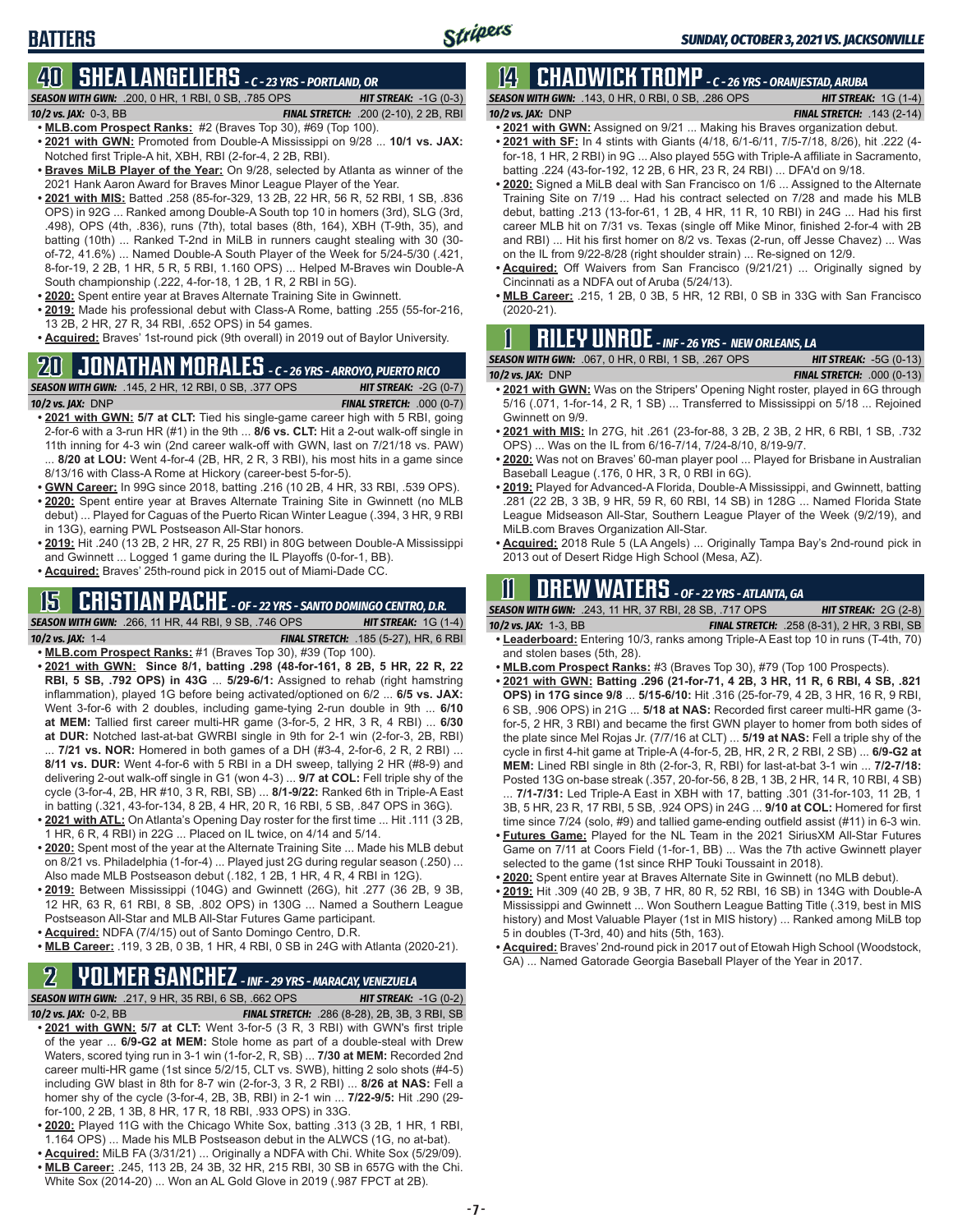| <b>OFFENSE</b> |                                                                                                      |                                                          | Stripers |  |  |  |  |  | <b>SUNDAY, OCTOBER 3, 2021 VS. JACKSONVILLE</b> |
|----------------|------------------------------------------------------------------------------------------------------|----------------------------------------------------------|----------|--|--|--|--|--|-------------------------------------------------|
| TOTAL:         | .246, 164 HR, .742 OPS RISP:                                                                         | 261, 48 HR, 796 OPS RUNS/INNING: 1 2 3 4 5 6 7 8 9 X TOT |          |  |  |  |  |  |                                                 |
| Vs. LHP:       | 245, 65 HR, 769 OPS RISP/20: 251, 23 HR, 786 OPS Stripers: 77 54 64 66 82 69 81 61 46 14 614         |                                                          |          |  |  |  |  |  |                                                 |
|                | Vs. RHP: 246, 99 HR, 729 OPS LOADED: 314, 8 HR, 960 OPS Opponents: 72 61 75 62 50 58 48 33 26 15 500 |                                                          |          |  |  |  |  |  |                                                 |

|                |                         |                          |                |                |                          |                          |                | <b>HOME RUNS</b>       |                                               |                          | <b>MULTI-GAMES</b>       |                |
|----------------|-------------------------|--------------------------|----------------|----------------|--------------------------|--------------------------|----------------|------------------------|-----------------------------------------------|--------------------------|--------------------------|----------------|
| Player         | 1R                      | 2R                       | 3R             | <b>GS</b>      | Tot.                     |                          |                | Off LH Off RH Team W-L | <b>Last HR with Gwinnett (Regular Season)</b> | <b>Hit</b>               | <b>RBI</b>               | <b>HR</b>      |
| Almonte        | 2                       |                          |                |                | 3                        |                          | 2              | $3-0$                  | 5/30/21 vs. MEM, 1R (RH Connor Jones)         | 8                        | 5                        |                |
| Arcia          | 12                      | 5                        | ۰              | $\overline{a}$ | 17                       | $\overline{7}$           | 10             | $10 - 4$               | 8/17/21 at LOU, 1R (RH Hunter Greene)         | $\overline{21}$          | 10                       | $\overline{2}$ |
| <b>Brugman</b> |                         |                          |                | ٠              | $\overline{\phantom{a}}$ | $\overline{\phantom{a}}$ |                | $0 - 0$                |                                               | $\overline{\phantom{a}}$ | $\overline{\phantom{a}}$ |                |
| Camargo        | 7                       | 8                        | 4              |                | 19                       | 10                       | 9              | $12 - 6$               | 10/1/21 vs. JAX, 1R (LH Mason Melotakis)      | 35                       | 18                       | $\overline{A}$ |
| Casteel        | 2                       | 5                        |                |                | 8                        | 5                        | 3              | $6 - 2$                | 9/19/21 vs. NAS. 1R (RH Connor Sadzeck)       | 8                        | 9                        | ٠              |
| Contreras      | 5                       | 3                        |                |                | 9                        | $\overline{2}$           | $\overline{7}$ | $8 - 1$                | 9/7/21 at COL, 1R (LH Kirk McCarty)           | 11                       | $\overline{7}$           | ۰              |
| d'Arnaud       |                         |                          |                |                |                          |                          |                | $0 - 0$                |                                               |                          |                          | -              |
| Demeritte      | 10                      | 5                        | 3              | 3              | 21                       | 10                       | 11             | $18-3$                 | 9/29/21 vs. JAX, 2R (RH Nick Neidert)         | 18                       | 14                       | ۰              |
| Ervin          | 5                       | $\overline{2}$           |                |                | 8                        | 5                        | 3              | $5 - 3$                | 9/26/21 at DUR, 1R (RH David Hess)            | 7                        | $\overline{7}$           |                |
| Franco         |                         |                          | $\overline{a}$ | Ĭ.             |                          |                          |                | $0 - 0$                |                                               | 1                        | $\overline{\phantom{a}}$ | ۰              |
| Goins          | 4                       | 2                        | ٠              | $\blacksquare$ | 6                        | $\overline{1}$           | 5              | $5 - 1$                | 9/14/21 vs. NAS, 1R (RH Josh Lindblom)        | 17                       | 8                        | ۰              |
| Gore           |                         |                          | ٠              |                |                          |                          |                | $0 - 0$                |                                               | 4                        | $\overline{\phantom{a}}$ | ٠              |
| Heredia        |                         |                          |                | ۰              |                          |                          |                | $0 - 0$                | ---                                           |                          | $\overline{\phantom{a}}$ | ۰              |
| Inciarte       |                         |                          |                |                |                          |                          |                | $0 - 0$                | ---                                           | $\overline{\phantom{a}}$ | $\overline{\phantom{a}}$ | ۰              |
| Jackson        | $\overline{\mathbf{4}}$ | 4                        |                | $\overline{2}$ | 11                       | 8                        | 3              | $5 - 2$                | 7/28/21 at MEM. 1R (LH Matthew Liberatore)    | 11                       | 10                       | 3              |
| Kazmar Jr.     | 5                       | 3                        |                |                | 9                        | 3                        | 6              | $6 - 3$                | 9/1/21 vs. MEM, 2R (LH Matthew Liberatore)    | 9                        | $\overline{7}$           | ۰              |
| Kipnis         | 4                       | 5                        |                | ÷              | 10                       | $\overline{1}$           | 9              | $8 - 2$                | 9/14/21 vs. NAS, 2R (RH Josh Lindblom)        | 17                       | 10                       | ÷              |
| Langeliers     |                         |                          |                |                |                          |                          |                | $0 - 0$                |                                               |                          | $\overline{\phantom{a}}$ | ۰              |
| Lucrov         |                         | $\overline{\phantom{a}}$ |                | ۰              | $\overline{2}$           | $\blacksquare$           | 2              | $1 - 1$                | 6/10/21 at MEM, 3R (RH Grant Black)           | 4                        | 3                        | ٠              |
| Martinez       |                         |                          |                |                |                          |                          |                | $0 - 0$                |                                               | 2                        | $\overline{1}$           | ۰              |
| Morales        |                         |                          | $\overline{A}$ | ۰              | 2                        | 1                        | $\overline{1}$ | $2 - 0$                | 8/20/21 at LOU, 1R (LH Phillip Diehl)         | $\overline{2}$           | $\overline{2}$           |                |
| Pache          | 8                       |                          | $\overline{2}$ |                | 11                       | 4                        | $\overline{7}$ | $7 - 3$                | 9/30/21 vs. JAX, 3R (RH Parker Bugg)          | $\overline{23}$          | 10                       |                |
| Rosario        | $\overline{2}$          |                          |                | $\overline{ }$ | 4                        |                          | 4              | $4 - 0$                | 8/26/21 at NAS, 1R (RH Josh Lindblom)         | 2                        | 5                        |                |
| Sanchez        | 6                       | $\overline{2}$           |                |                | 9                        | 4                        | 5              | $5-3$                  | 9/5/21 vs. MEM, 1R (RH T.J. Zeuch)            | 14                       | $\overline{7}$           | $\overline{A}$ |
| Snider         | $\overline{2}$          |                          |                | $\overline{a}$ | 4                        |                          | 4              | $4 - 0$                | 8/21/21 at LOU, 3R (RH Tim Adleman)           | 3                        | 4                        | ٠              |
| Tromp          |                         |                          | ۰              | ۰              | ٠                        |                          |                | $0 - 0$                |                                               | $\overline{\phantom{a}}$ | $\overline{\phantom{a}}$ | ۰              |
| Unroe          |                         |                          |                |                |                          |                          |                | $0 - 0$                | 7/19/19 vs. ROC, 1R (RH Drew Hutchison)       |                          |                          |                |
| Waters         | 6                       | 3                        | $\overline{2}$ |                | 11                       | 4                        | $\overline{7}$ | $5 - 5$                | 9/26/21 at DUR. 2R (RH David Hess)            | $\overline{23}$          | 9                        |                |
| Total:         | 86                      | 49                       | 21             | 8              | 164                      |                          |                |                        |                                               |                          |                          |                |

#### *HOME RUN VARIANTS*

#### **Back-to-Back Homers (4x):**

Almonte (GS) / Snider, 5/7 at CLT (1st Inning) Jackson (2R) / Contreras, 7/14 at CLT (1st Inning) Pache (1R) / Arcia, 8/11-G2 vs. DUR (1st Inning) Camargo (2R) / Kipnis, 8/20 at LOU (3rd Inning)

#### **Back-to-Back-to-Back Homers (1x):**

Arcia (2R) / Camargo / Demeritte, 5/8 at CLT (6th Inning)

#### **Pinch-Hit Homers (5x):**

Demeritte (1R), 5/12 vs. LOU (7th Inning) Casteel (2R), 6/3 vs. JAX (7th Inning) Ervin (2R), 7/7 vs. NAS (6th Inning) Snider (3R), 8/21 at LOU (8th Inning) Ervin (1R), 9/3 vs. MEM (7th Inning)

#### **Leadoff (Game) Homers (4x):**

Waters (2x), 5/19 at NAS, 7/22 vs. NOR Arcia (1x), 7/3 at DUR Pache (1x), 8/8-G2 vs. CLT

#### **Walk-Off Homers (1x):**

Arcia (Solo), 5/16 vs. LOU (9th Inning)

|                 |            |    |    |    |           | <b>STRIPERS BATTING BY MONTH</b> |           |            |            |            |
|-----------------|------------|----|----|----|-----------|----------------------------------|-----------|------------|------------|------------|
|                 | <b>AVG</b> | G  | 2B | 3B | <b>HR</b> | RBI                              | <b>SB</b> | <b>OBP</b> | <b>SLG</b> | <b>OPS</b> |
| May:            | .254       | 24 | 43 | 2  | 36        | 138                              | 24        | .366       | .445       | .811       |
| June:           | .227       | 25 | 36 | 3  | 21        | 88                               | 23        | .308       | .357       | .665       |
| July:           | .271       | 28 | 52 | 2  | 47        | 161                              | 23        | .352       | .479       | .831       |
| August:         | .237       | 25 | 30 | 6  | 30        | 103                              | 14        | .298       | .401       | .700       |
| September:      | .235       | 24 | 25 |    | 29        | 83                               | 15        | .298       | .385       | .683       |
| <b>October:</b> | .232       | 2  | 4  |    |           |                                  | 0         | .328       | .393       | .721       |

|           |                     | <b>HITTING STREAKS (10-PLUS GAMES)</b>      |
|-----------|---------------------|---------------------------------------------|
| Player    | <b>Length/Dates</b> | <b>Stats</b>                                |
| Arcia     | 13G (5/4-5/18)      | .393 (22-56), 4 2B, 7 HR, 17 R, 12 RBI      |
| Contreras | 13G (7/10-7/27)     | .385 (20-52), 5 2B, 7 HR, 14 R, 20 RBI      |
| Camargo   | 11G (9/11-Current)  | .488 (20-41), 4 2B, 1 3B, 4 HR, 7 R, 12 RBI |
| Demeritte | 10G (6/2-7/21)      | .372 (16-43), 2 2B, 3 HR, 10 R, 8 RBI       |

|                |       |                |                | <b>PINCH HITTERS</b> |             |             |                |                |                |           |
|----------------|-------|----------------|----------------|----------------------|-------------|-------------|----------------|----------------|----------------|-----------|
| <b>Player</b>  | AVG.  | AB             | R              | н                    | 2B          | 3B          | <b>HR</b>      | <b>RBI</b>     | <b>BB</b>      | <b>SO</b> |
| Almonte        | 1.000 | 1              | $\Omega$       | 1                    | $\Omega$    | 0           | $\mathbf 0$    | $\overline{2}$ | $\Omega$       | 0         |
| Arcia          | ---   | $\mathbf 0$    | 1              | $\mathbf 0$          | $\mathbf 0$ | 0           | $\mathbf 0$    | $\mathbf 0$    | 1              | 0         |
| Camargo        | .000  | 1              | $\Omega$       | $\mathbf 0$          | $\Omega$    | 0           | $\mathbf 0$    | $\mathbf 0$    | $\mathbf 0$    | $\Omega$  |
| Casteel        | .107  | 28             | $\overline{2}$ | 3                    | 1           | 0           | 1              | 5              | $\Omega$       | 10        |
| Contreras      | .500  | $\overline{2}$ | 1              | 1                    | $\Omega$    | 0           | $\mathbf 0$    | $\mathbf 0$    | $\Omega$       | 0         |
| Demeritte      | .250  | 8              | 3              | $\overline{2}$       | 1           | 0           | 1              | 1              | 3              | 4         |
| Ervin          | .200  | 15             | 4              | 3                    | $\Omega$    | $\mathbf 0$ | $\overline{2}$ | 5              | 5              | 5         |
| Franco         | 1.000 | 1              | 1              | 1                    | $\Omega$    | 0           | $\mathbf 0$    | $\mathbf 0$    | 0              | 0         |
| Goins          | .000  | $\overline{2}$ | $\Omega$       | $\mathbf 0$          | $\Omega$    | 0           | $\Omega$       | $\mathbf 0$    | $\Omega$       | 1         |
| Gore           | .200  | 5              | $\Omega$       | 1                    | $\Omega$    | 0           | $\mathbf 0$    | $\mathbf 0$    | 3              | 3         |
| Jackson        | .000  | 1              | $\Omega$       | $\Omega$             | $\Omega$    | 0           | $\mathbf 0$    | $\mathbf 0$    | $\Omega$       | 1         |
| Kazmar Jr.     | .000  | 11             | $\Omega$       | $\Omega$             | $\Omega$    | 0           | $\mathbf 0$    | $\mathbf 0$    | 0              | 4         |
| Kipnis         | .000  | 1              | $\Omega$       | $\Omega$             | $\Omega$    | $\Omega$    | $\Omega$       | $\Omega$       | 1              | $\Omega$  |
| Langeliers     | $-$   | $\Omega$       | 1              | $\Omega$             | $\Omega$    | $\Omega$    | $\mathbf 0$    | $\mathbf 0$    | 1              | 0         |
| Lee, D.        | .000  | 1              | $\Omega$       | $\Omega$             | $\Omega$    | $\Omega$    | $\Omega$       | $\Omega$       | $\Omega$       | 1         |
| Lucroy         | .000  | 3              | $\Omega$       | $\Omega$             | $\Omega$    | $\Omega$    | $\Omega$       | $\mathbf 0$    | 1              | $\Omega$  |
| <b>Morales</b> | .000  | $\overline{2}$ | $\Omega$       | $\Omega$             | $\Omega$    | $\Omega$    | $\Omega$       | $\mathbf 0$    | $\Omega$       | 0         |
| Pache          | .500  | $\overline{2}$ | $\Omega$       | 1                    | $\Omega$    | 0           | $\mathbf 0$    | 1              | 1              | 1         |
| Sanchez        | .000  | 9              | 1              | $\Omega$             | $\Omega$    | 0           | $\mathbf 0$    | $\Omega$       | 1              | 4         |
| Snider         | .150  | 20             | $\overline{4}$ | 3                    | 1           | 0           | 1              | 4              | $\overline{4}$ | 7         |
| Unroe          | .000  | $\overline{4}$ | $\Omega$       | $\Omega$             | $\Omega$    | 0           | $\Omega$       | $\Omega$       | $\Omega$       | 1         |
| Totals:        | .137  | 117            | 18             | 16                   | 3           | 0           | 5              | 18             | 20             | 42        |

| <b>Player</b> | <b>Award/Date</b>                      | <b>Stats</b>             |
|---------------|----------------------------------------|--------------------------|
| <b>Waters</b> | Sirius XM All-Star Futures Game (7/11) | Game: 1-1, BB            |
| Contreras     | AAA East Player of Week (7/13-18)      | .462, 3 2B, 3 HR, 12 RBI |

| <b>ON-BASE STREAKS (15-PLUS GAMES)</b> |                 |                                              |
|----------------------------------------|-----------------|----------------------------------------------|
| <b>Player</b>                          | Length/Dates    | <b>Stats</b>                                 |
| Camargo                                | 20G (7/22-8/14) | .347 (26-75), 4 2B, 2 3B, 2 HR, 14 RBI, 6 BB |
| Camargo                                | 18G (6/18-7/8)  | .303 (20-66), 6 2B, 2 HR, 7 RBI, 7 BB        |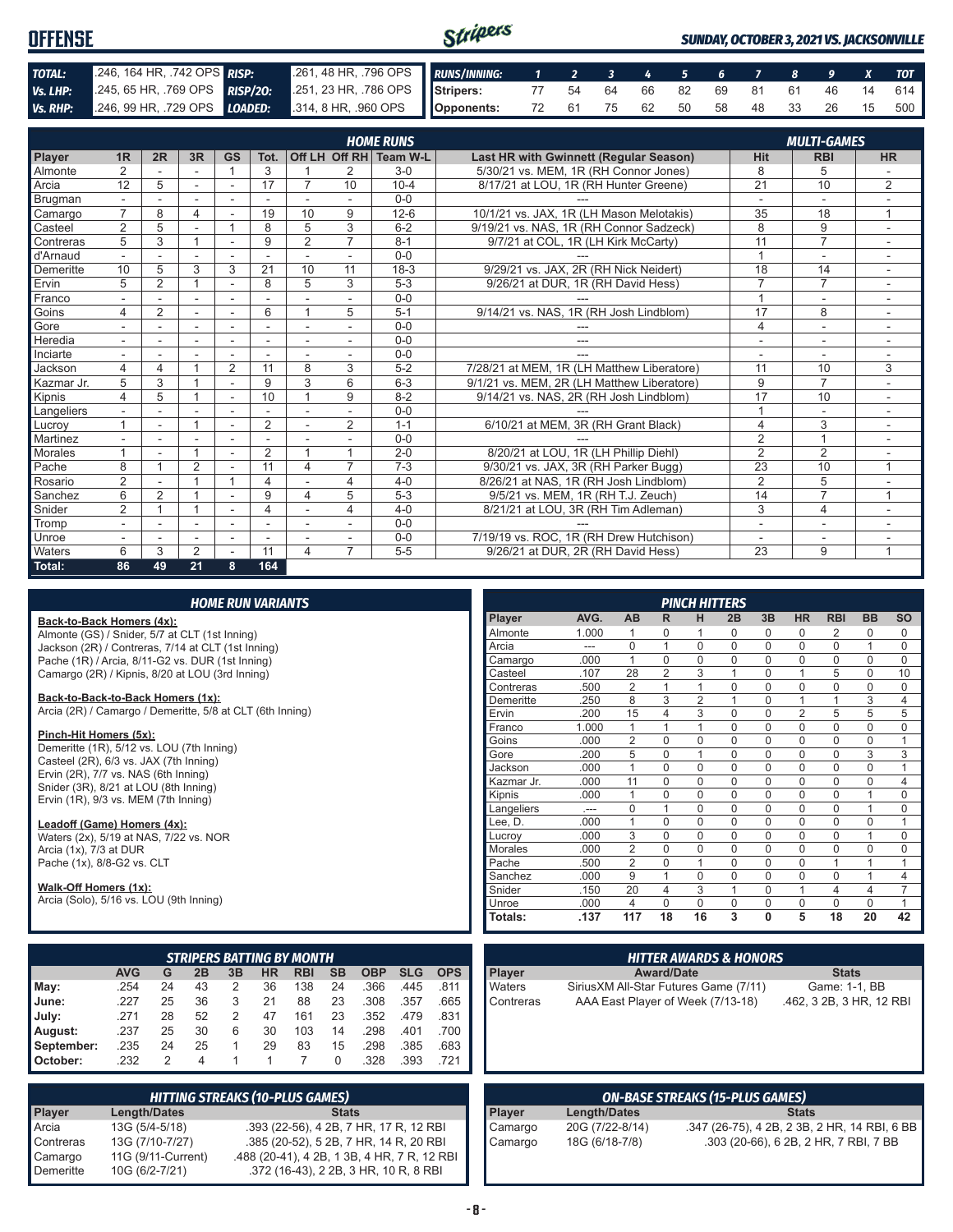## **SEASON SUMMARY**



## **TEAM HIGHS & LOWS**

| <b>PITCHING:</b> | <b>OFFENSE:</b> |  |
|------------------|-----------------|--|
|                  |                 |  |

#### **DEFENSE:**

| Most Double Plays Turned, Game 3 (7x, last: 10/2 vs. Jacksonville) |  |
|--------------------------------------------------------------------|--|
|                                                                    |  |
|                                                                    |  |
|                                                                    |  |
|                                                                    |  |
|                                                                    |  |

## **TEAM MISCELLANEOUS**

| Largest Blown Lead (Loss)3 Runs (4x, last: 8/6 vs. Charlotte, 5-2, 6-10) |
|--------------------------------------------------------------------------|
|                                                                          |
| Longest Game, Time……………………………………………………4:26 (5/4 at Charlotte)            |
| Longest 9.0-Inning Game, Time……………………………………3:43 (7/18 at Charlotte)      |
|                                                                          |
|                                                                          |
|                                                                          |
|                                                                          |
|                                                                          |
|                                                                          |
|                                                                          |

## **INDIVIDUAL HIGHS & LOWS**

| <b>HITTING (GAME):</b> |  |
|------------------------|--|
|                        |  |
|                        |  |
|                        |  |
|                        |  |
|                        |  |
|                        |  |
|                        |  |
|                        |  |
|                        |  |
|                        |  |
|                        |  |
|                        |  |
|                        |  |
|                        |  |

#### **PITCHING (GAME):**

#### **DEFENSE (GAME):**

### **STREAKS**

#### **OFFENSIVE (LONGEST IN 2021 ONLY):**

#### **PITCHING (LONGEST IN 2021 ONLY):**

| Consecutive Starts with Win3 Starts (3x, last: K. Wright, 9/8-9/19) |  |
|---------------------------------------------------------------------|--|
|                                                                     |  |
|                                                                     |  |
|                                                                     |  |
|                                                                     |  |
|                                                                     |  |

### **LAST TIME IT HAPPENED (GWINNETT REGULAR-SEASON HISTORY)**

#### **INDIVIDUAL OFFENSE:**

|                                                               | Homers, Both Sides of Plate ………………………… Drew Waters (5/18/21 at Nashville)  |
|---------------------------------------------------------------|----------------------------------------------------------------------------|
|                                                               |                                                                            |
|                                                               |                                                                            |
|                                                               | Back-to-Back-to-Back Homers  Arcia/Camargo/Demeritte (5/8/21 at Charlotte) |
|                                                               |                                                                            |
|                                                               |                                                                            |
|                                                               |                                                                            |
|                                                               |                                                                            |
|                                                               |                                                                            |
|                                                               |                                                                            |
|                                                               |                                                                            |
|                                                               |                                                                            |
|                                                               |                                                                            |
|                                                               |                                                                            |
|                                                               |                                                                            |
| <b>INDIVIDUAL PITCHING:</b><br><b>Q O-Inning Perfect Game</b> | Never                                                                      |
|                                                               |                                                                            |

| 9.0-Inning No-Hitter (Solo)Todd Redmond (5/28/10 at Louisville)                |
|--------------------------------------------------------------------------------|
| 9.0-Inning No-Hitter (Comb.) Wooten/Marksberry/Ramirez (6/30/16 at Louisville) |
|                                                                                |
|                                                                                |
|                                                                                |
| 21 Consecutive Saves Converted Jairo Asencio (9/6/09-8/8/11)                   |
| 25.0-Inning Scoreless Streak Stephen Marek, 25.1 IP (6/6/10-8/2/10)            |

### **TEAM OFFENSE:**

|                       | 12 Walks………………………………………………………………………7/15/21 at Charlotte             |
|-----------------------|---------------------------------------------------------------------|
|                       |                                                                     |
|                       |                                                                     |
|                       |                                                                     |
| <b>TEAM PITCHING:</b> |                                                                     |
|                       |                                                                     |
|                       |                                                                     |
|                       |                                                                     |
|                       |                                                                     |
|                       |                                                                     |
|                       |                                                                     |
|                       |                                                                     |
|                       |                                                                     |
|                       |                                                                     |
| <b>TEAM DEFENSE:</b>  |                                                                     |
|                       | Turn a Triple Play  6/5/21 vs. Jacksonville (Camargo-Kipnis-Snider) |
|                       |                                                                     |

| <b>TEAM MISCELLANEOUS:</b> |  |
|----------------------------|--|
|                            |  |
|                            |  |